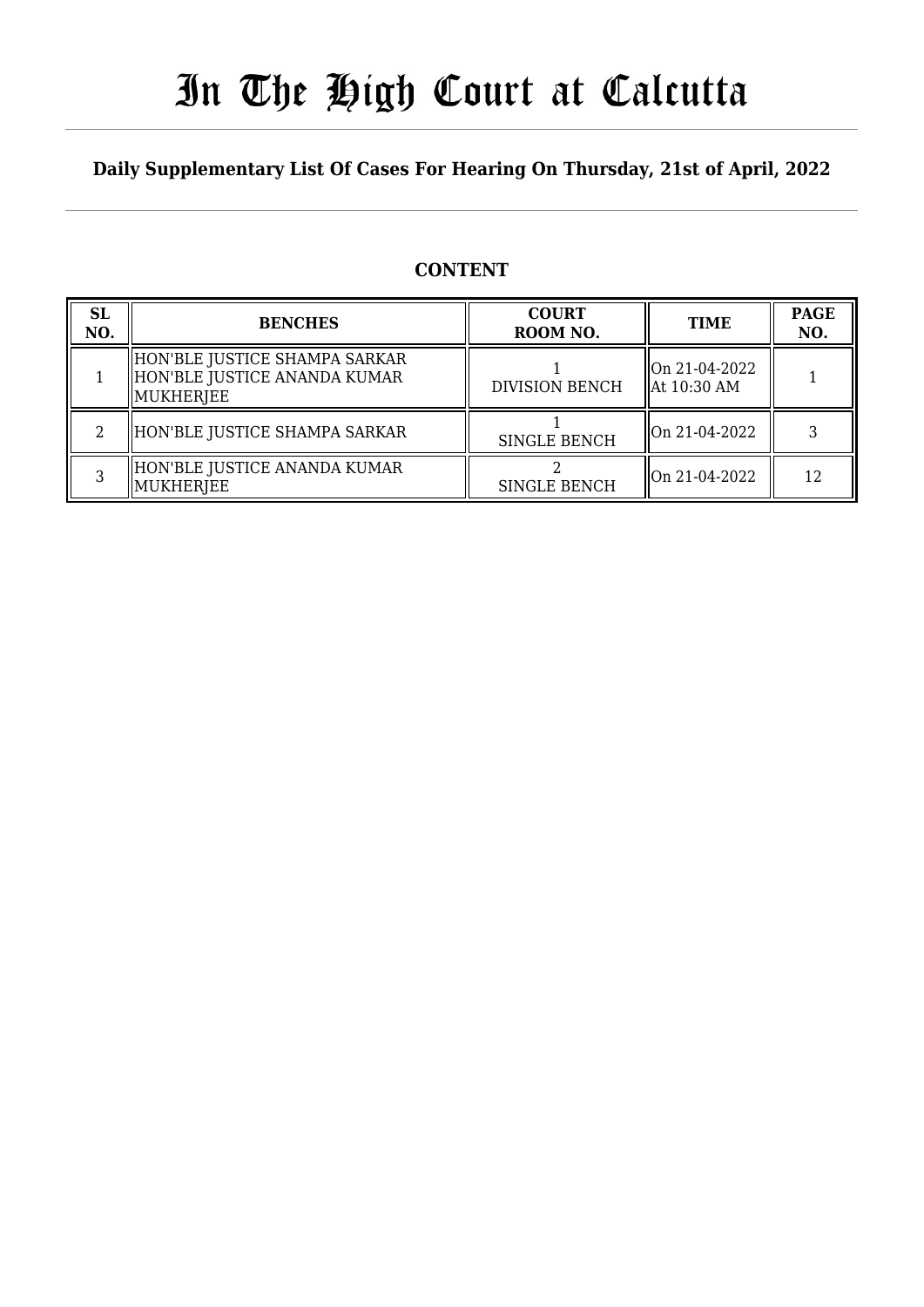

## Calcutta High Court **In The Circuit Bench at Port Blair**

### **Appellate Side**

**DAILY CAUSELIST For Thursday The 21st April 2022**

**COURT NO. 1**

**DIVISION BENCH (DB)**

**AT 10:30 AM**

#### **HON'BLE JUSTICE SHAMPA SARKAR HON'BLE JUSTICE ANANDA KUMAR MUKHERJEE**

|                | <b>TO BE MENTIONED</b> |                                                                                         |                                                    |                                                                                |  |  |
|----------------|------------------------|-----------------------------------------------------------------------------------------|----------------------------------------------------|--------------------------------------------------------------------------------|--|--|
| $\mathbf{1}$   | CRA/7/2019             | THE STATE<br><b>VS</b><br>A.MOHAN @ VELU                                                | <b>SUMIT KARMAKAR</b>                              | <b>RAKESH PAL</b><br>GOBIND,<br>S.C.MISHRA                                     |  |  |
|                | IA NO: CRAN/1/2021     |                                                                                         |                                                    |                                                                                |  |  |
|                |                        | <b>SPECIALLY FIXED MATTERS</b>                                                          |                                                    |                                                                                |  |  |
| $\overline{2}$ | MA/34/2020             | THE LIEUTENANT<br><b>GOVERNOR AND ORS.</b><br><b>VS</b><br>CAPT. ALAGURAJ AND ORS.      | <b>SHATADRU</b><br>CHAKRABORTY,<br>RAMENDU AGARWAL | ANJILI NAG, TULSI<br><b>LALL</b>                                               |  |  |
|                | IA NO: CAN/1/2021      |                                                                                         |                                                    |                                                                                |  |  |
|                |                        | <b>FOR HEARING</b>                                                                      |                                                    |                                                                                |  |  |
| 3              | CRA/2/2020             | <b>SHYAMA KANTO BISWAS</b><br><b>VS</b><br>THE STATE                                    | <b>ANJILI NAG</b>                                  | A.S.ZINU                                                                       |  |  |
| 4              | MA/5/2021              | THESLEEMA M.K.<br><b>VS</b><br>ANDAMAN AND NICOBAR<br><b>ADMINISTRATION AND</b><br>ORS. | N.A.KHAN                                           | <b>SHATADRU</b><br>CHAKRABORTY,<br><b>RAMENDU</b><br>AGARWAL,<br>K.M.B.JAYAPAL |  |  |
|                | IA NO: CAN/1/2021      |                                                                                         |                                                    |                                                                                |  |  |
| 5              | CRA/15/2021            | <b>AMRITO HALDER</b><br><b>VS</b><br>THE STATE                                          | D. ILANGO                                          | <b>SUMIT KARMAKAR</b>                                                          |  |  |
| 6              | CRA/16/2021            | <b>RITA DHALI</b><br><b>VS</b><br>THE STATE                                             | DEEP CHAIM, KABIR,<br><b>AJIT PRASAD</b>           | <b>SUMIT KARMAKAR</b>                                                          |  |  |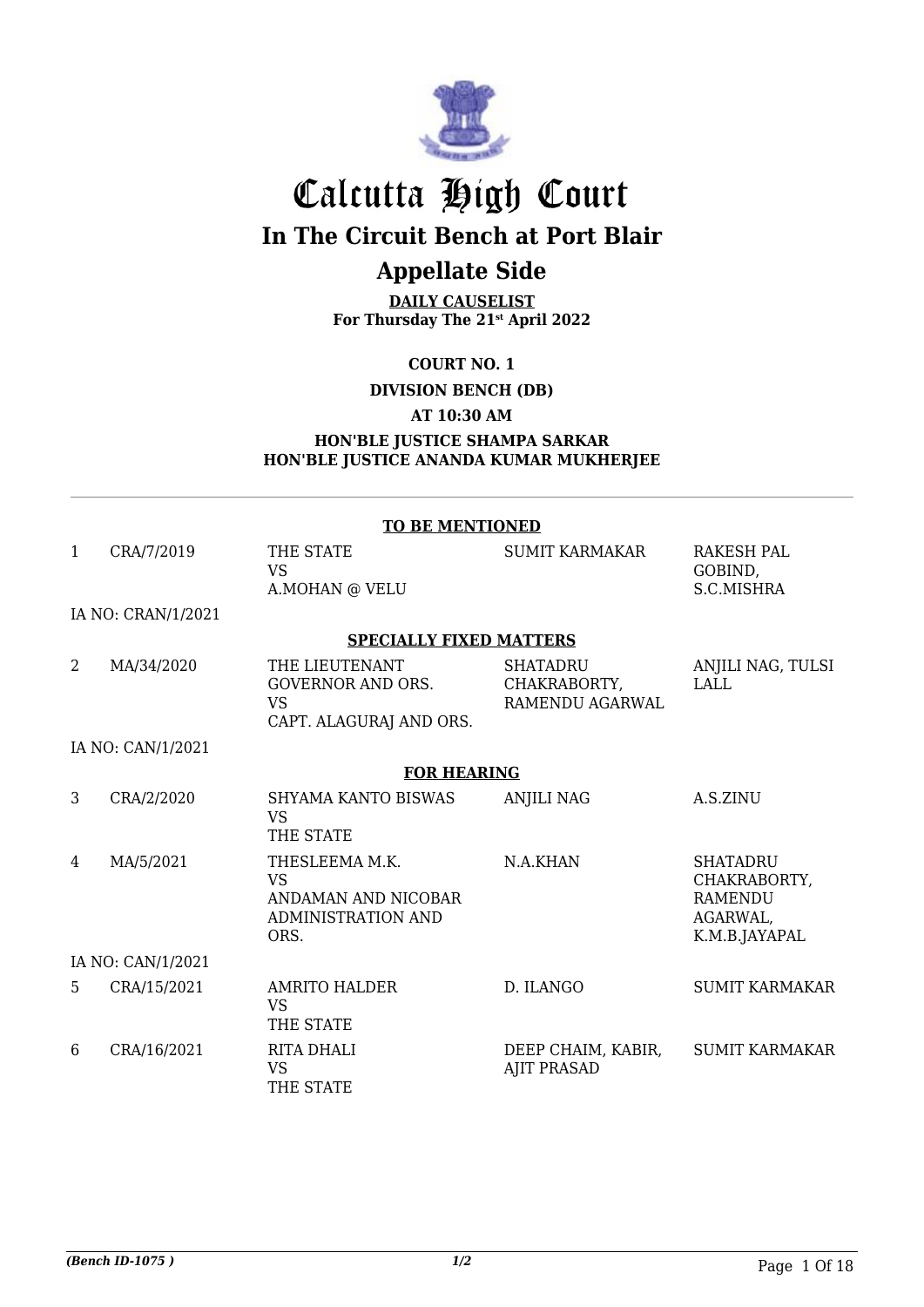| 7  | FMA/3/2022                      | LAXMI NARAYAN<br>VS<br>HARBANS KAUR AND                                                   | KMB JAYAPAL, G.MINI ANJILI NAG |               |
|----|---------------------------------|-------------------------------------------------------------------------------------------|--------------------------------|---------------|
|    | IA NO: CAN/1/2022               | <b>OTHERS</b>                                                                             |                                |               |
|    |                                 | <b>APPLICATION</b>                                                                        |                                |               |
| 8  | FAT/3/2021                      | <b>U.V.ANUMOD</b><br><b>VS</b><br>T.RAJITHA KUMARI                                        | K.M.B.JAYAPAL                  |               |
| 9  | CRM/11/2021                     | PANKAJ KUMAR RAI<br><b>VS</b><br>THE STATE                                                | MD. TABRAIZ                    |               |
|    | IA NO: CRAN/1/2021, CRAN/2/2021 |                                                                                           |                                |               |
| 10 | MAT/1/2022                      | THE ANDAMAN AND<br>NICOBAR ADMINISTRATION<br><b>VS</b><br><b>G SENGUTTUVAN AND ORS</b>    | RAMENDU AGARWAL                |               |
|    | IA NO: CAN/1/2022, CAN/2/2022   |                                                                                           |                                |               |
| 11 | FMA/1/2022                      | SUNIL CHANDRA TAKHUR<br><b>VS</b><br>SANTI SUDHA SINGH                                    | N.A.KHAN                       | K.M.B.JAYAPAL |
|    | IA NO: CAN/1/2022, CAN/2/2022   |                                                                                           |                                |               |
| 12 | FMA/2/2022                      | LAXMI NARAYAN<br><b>VS</b><br>HARBANS KAUR AND<br><b>OTHERS</b>                           | KMB JAYAPAL, G.MINI            | ANJILI NAG    |
|    | IA NO: CAN/1/2022               |                                                                                           |                                |               |
| 13 | MA/8/2022                       | <b>ISHTIAK ALI</b><br><b>VS</b><br>THE ASSISTANT<br>COMMISSIONER<br>(SETTLEMENT) AND ORS. | <b>ANANDA HALDER</b>           |               |
|    |                                 | <b>ORDER XLI RULE II</b>                                                                  |                                |               |
| 14 | SAT/8/2021                      | RANI BALA MISTRY AND<br>ANR.<br><b>VS</b><br>HAREKRISHNA MONDAL<br>AND OTHERS             | K. VIJAY KUMAR                 |               |

IA NO: CAN/1/2022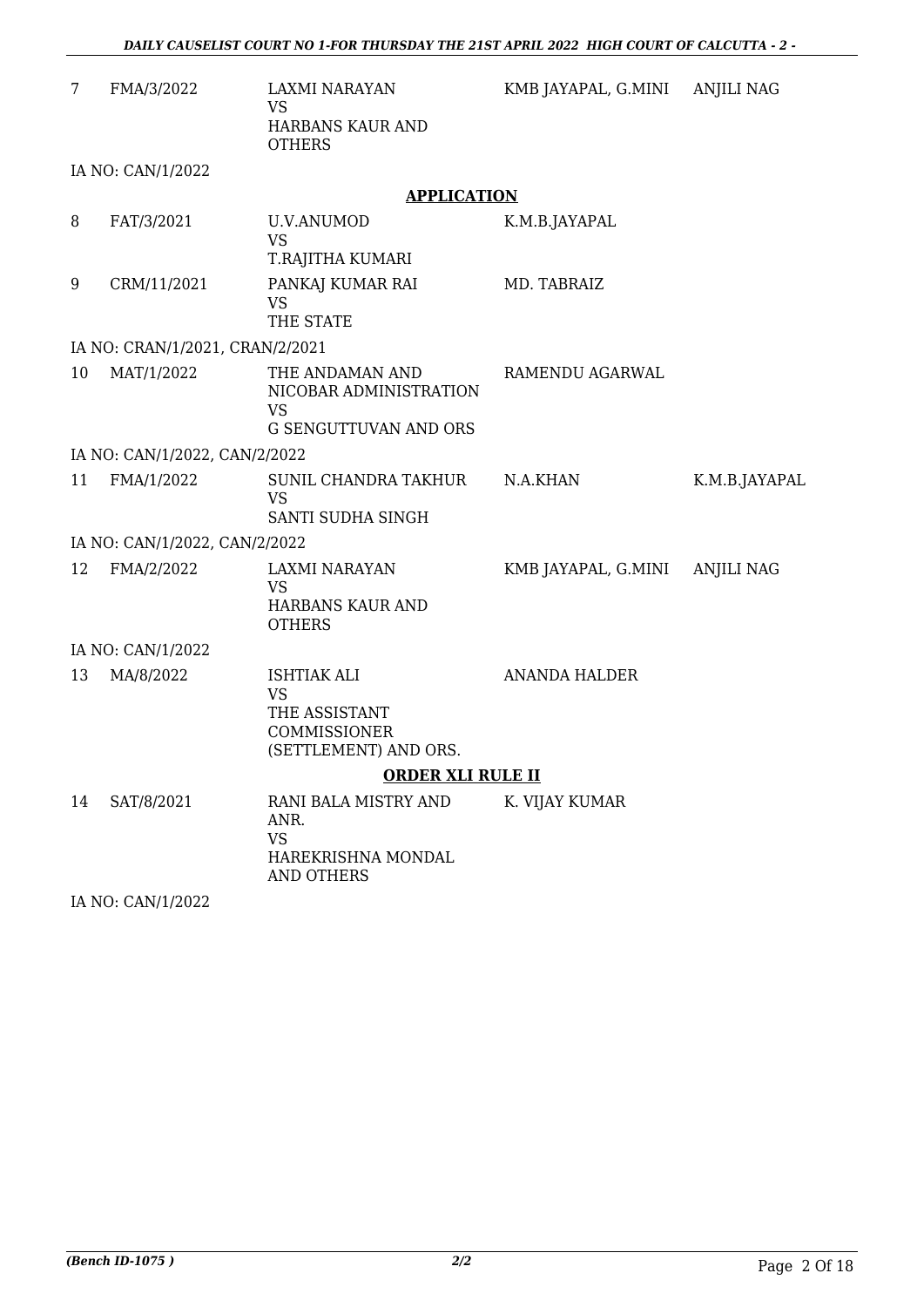

## Calcutta High Court

**In The Circuit Bench at Port Blair**

### **Appellate Side**

**DAILY CAUSELIST For Thursday The 21st April 2022**

#### **COURT NO. 1**

#### **SINGLE BENCH (SB)**

#### **HON'BLE JUSTICE SHAMPA SARKAR**

#### **TO BE MENTIONED**

| $\mathbf{1}$ | WPA/5/2021  | S.KEDERAMMA<br><b>VS</b><br>THE PRINCIPAL CHIEF<br><b>CONSERVATOR OF FOREST</b>                                    | <b>ANANDA HALDER</b>         |                                           |
|--------------|-------------|--------------------------------------------------------------------------------------------------------------------|------------------------------|-------------------------------------------|
|              |             | <b>SPECIALLY FIXED MATTERS</b>                                                                                     |                              |                                           |
| 2            | WPA/99/2022 | M/S ASSOCIATED<br><b>INDUSTRIES</b><br><b>VS</b><br>THE ANDAMAN AND<br>NICOBAR ADMINISTRATION<br><b>AND OTHERS</b> | RAJEEV KUMAR<br><b>NANDY</b> |                                           |
|              |             | <b>MOTION</b>                                                                                                      |                              |                                           |
| 3            | WPA/10/2022 | K. JANARDHAN<br><b>VS</b><br>THE DEPUTY COMMISSIONER<br>(EXCISE) AND OTHERS                                        | ANANDA HALDER                | <b>SALIM MOHAMMED</b>                     |
| 4            | WPA/15/2022 | M. NOKRAJ<br><b>VS</b><br>THE UNION OF INDIA AND<br><b>OTHERS</b>                                                  | RAKESH KUMAR                 | <b>SALIM MOHAMMED</b>                     |
| 5            | WPA/17/2022 | <b>ANIL BAIDYA</b><br><b>VS</b><br>THE EXECUTIVE ENGINEER<br><b>AND OTHERS</b>                                     | ANANDA HALDER                | SALIM MOHAMMED,<br><b>SUDARSAN BISWAS</b> |
| 6            | WPA/28/2022 | THE CANARA BANK<br><b>VS</b><br>THE SUB-REGISTRAR AND<br><b>ANOTHER</b>                                            | <b>ANJILI NAG</b>            | <b>SALIM MOHAMMED</b>                     |
| 7            | WPA/29/2022 | UPEN CHANDRA BISWAS<br><b>VS</b><br>THE ADMINISTRATION AND<br>NICOBAR ADMINISTRATION<br><b>AND OTHERS</b>          | K.M.B.JAYAPAL                |                                           |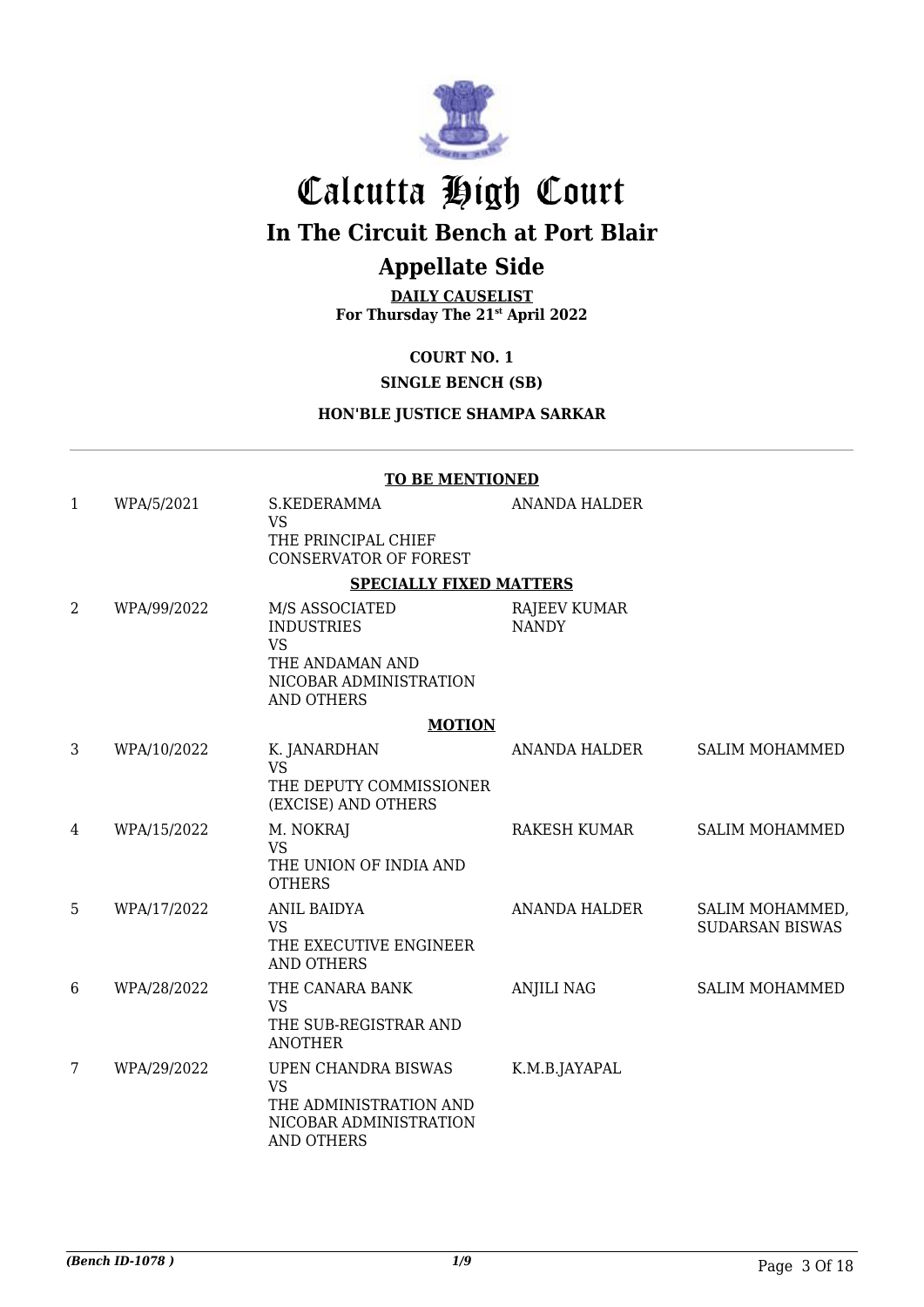|     | wt8 WPA/30/2022  | MANJULA DEVI<br><b>VS</b><br>THE ANDAMAN AND<br>NICOBAR ADMINISTRATION<br><b>AND OTHERS</b>                       | K.M.B. JAYAPAL          |               |
|-----|------------------|-------------------------------------------------------------------------------------------------------------------|-------------------------|---------------|
| wt9 | WPA/31/2022      | <b>SASHI KALA</b><br>VS<br>THE ANDAMAN AND<br>NICOBAR ADMINISTRATION<br><b>AND OTHERS</b>                         | K.M.B. JAYAPAL          |               |
|     | wt10 WPA/32/2022 | NIRMALA DEVI ALIAS<br>NIRMALA LALL<br><b>VS</b><br>THE ANDAMAN AND<br>NICOBAR ADMINISTRATION<br><b>AND OTHERS</b> | K.M.B.JAYAPAL           |               |
|     | wt11 WPA/33/2022 | SACHIN CHANDRA BISWAS<br>VS<br>THE ANDAMAN AND<br>NICOBAR ADMINISTRTION<br><b>AND OTHERS</b>                      | K.M.B. JAYAPAL          |               |
|     | wt12 WPA/34/2022 | PRAVEEN CHANDRA BISWAS<br>VS<br>THE ANDAMAN AND<br>NICOBAR ADMINISTRATION<br><b>AND OTHERS</b>                    | K.M.B.JAYAPAL           |               |
|     | wt13 WPA/35/2022 | <b>SURILLA DEVI</b><br><b>VS</b><br>THE ANDAMAN AND<br>NICOBAR ADMINISTRATION<br><b>AND OTHERS</b>                | K.M.B. JAYAPAL          |               |
|     | wt14 WPA/36/2022 | ROMILA DEVI<br><b>VS</b><br>THE ANDAMAN AND<br>NICOBAR ADMINISTRATION<br>AND OTHERS                               | K.M.B.JAYAPAL           |               |
|     | wt15 WPA/46/2022 | <b>SARMILA DEVI</b><br>VS<br>THE ANDAMAN AND<br>NICOBAR ADMINISTRATION<br><b>AND OTHERS</b>                       | KMB JAYAPAL             |               |
|     | wt16 WPA/47/2022 | NAVEEN CHANDRA BISWAS<br><b>VS</b><br>THE ANDAMAN AND<br>NICOBAR ADMINISTRATION<br>AND OTHERS                     | KMB JAYAPAL             |               |
| 17  | WPA/42/2022      | FATHIMA BIBI<br><b>VS</b><br>THE PORT BLAIR MUNICIPAL<br><b>COUNCIL AND ORS</b>                                   | ARANYA SAHA             | ARUL PRASANTH |
| 18  | WPA/45/2022      | RAJESH CHADDA<br><b>VS</b><br>THE SUB REGISTRAR<br>(CAMPBELL BAY) AND ORS.                                        | <b>S.N.TEENA HUDSON</b> |               |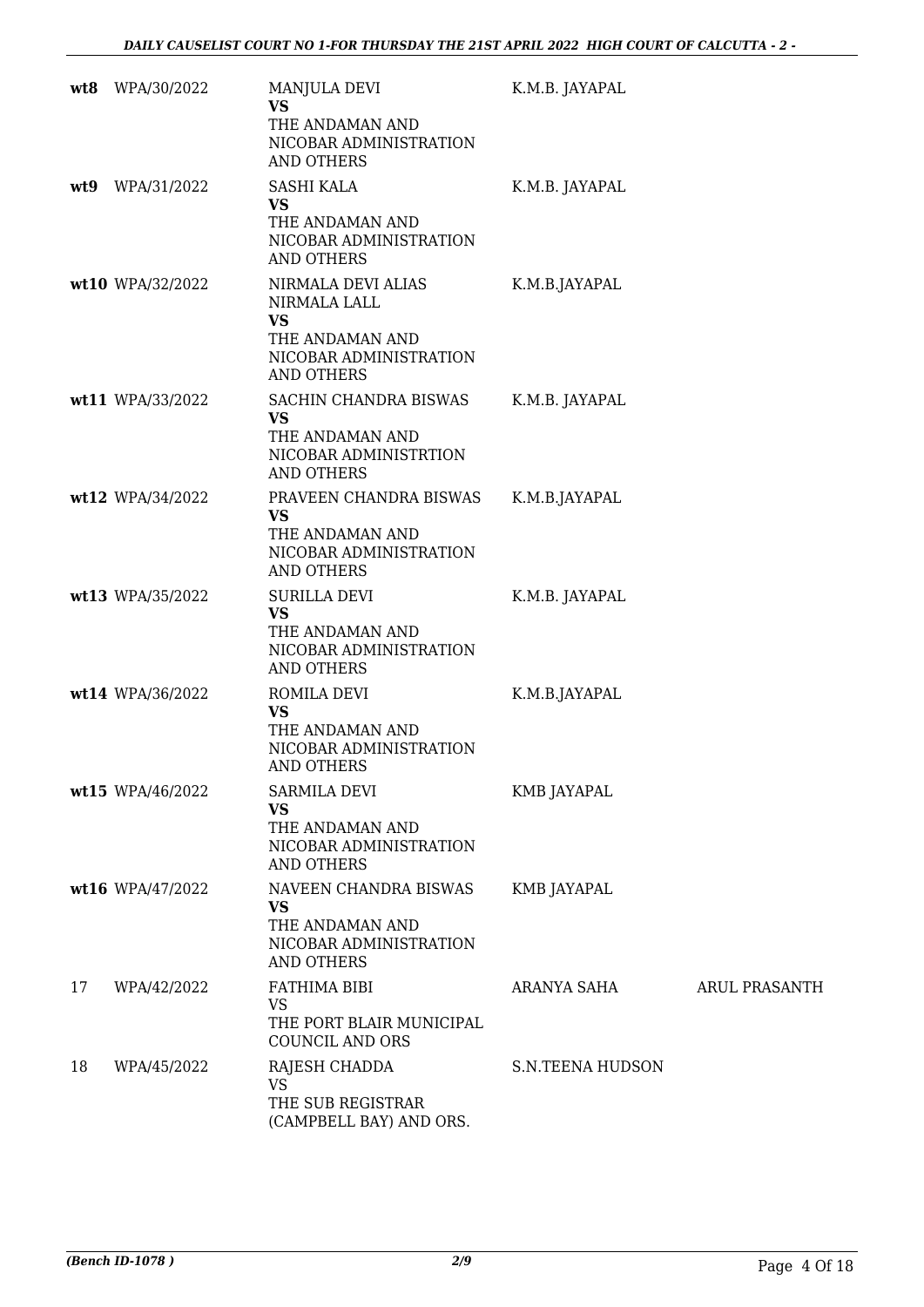| 19 | WPA/50/2022 | <b>SHAKTI DAS</b><br><b>VS</b><br>THE DEPUTY COMMISSIONER<br>AND OTHERS                                                                             | <b>ANANDA HALDER</b>                | SALIM MOHAMMED,<br><b>V.D.SIVABALAN</b>    |
|----|-------------|-----------------------------------------------------------------------------------------------------------------------------------------------------|-------------------------------------|--------------------------------------------|
| 20 | WPA/51/2022 | PRADEEP KUJUR<br><b>VS</b><br>THE DIVISIONAL FOREST<br><b>OFFICER</b>                                                                               | <b>GOPALA BINNU</b><br><b>KUMAR</b> |                                            |
| 21 | WPA/60/2022 | <b>INDERNATH</b><br><b>VS</b><br>THE LIEUTENANT<br><b>GOVERNOR AND OTHERS</b>                                                                       | K.SABIR                             | <b>SALIM MOHAMMED</b>                      |
| 22 | WPA/62/2022 | <b>JAG NARAYAN</b><br><b>VS</b><br>THE ANDAMAN AND<br>NICOBAR ADMINISTRATION<br>AND ORS.                                                            | K.M.B.JAYAPAL                       | SALIM MOHAMMED                             |
| 23 | WPA/63/2022 | THENALIL ABRAHAM<br><b>THOMAS</b><br><b>VS</b><br>THE DEPUTY COMMISSIONER                                                                           | <b>K.SABIR</b>                      | <b>SALIM MOHAMMED</b>                      |
| 24 | WPA/64/2022 | S. SANTOSH KUMAR AND<br><b>OTHERS</b><br><b>VS</b><br>THE LIEUTENANT<br><b>GOVERNOR AND OTHERS</b>                                                  | <b>ANJILI NAG</b>                   | N.A.KHAN                                   |
| 25 | WPA/66/2022 | ANDAMAN AND NICOBAR<br><b>COOPERATIVE WORKERS</b><br><b>UNION</b><br><b>VS</b><br>MALABAR COOPERATIVE<br>COCONUT FARMING SOCIETY<br><b>OGRABRAJ</b> | <b>G.BINNU KUMAR</b>                | DEEP CHAIM KABIR,<br><b>S.AJITH PRASAD</b> |
| 26 | WPA/69/2022 | <b>VINITHA KUMARI</b><br><b>VS</b><br>THE LIEUTENANT<br><b>GOVERNOR AND ORS.</b>                                                                    | K.M.B.JAYAPAL                       |                                            |
| 27 | WPA/70/2022 | TARAMANI DEVI<br><b>VS</b><br>THE ANDAMAN AND<br>NICOBAR ADMINISTRATION<br>AND ANR.                                                                 | K.M.B.JAYAPAL                       |                                            |
| 28 | WPA/71/2022 | MISS KIRAN KUMARI<br><b>VS</b><br>THE ANDAMAN AND<br>NICOBAR ADMINISTRATION<br>AND ANR.                                                             | K.M.B.JAYAPAL                       |                                            |
| 29 | WPA/72/2022 | JHIRGA TIRKEY<br>VS<br>THE DEPUTY COMMISSIONER<br>AND ANR.                                                                                          | <b>K.SABIR</b>                      |                                            |
| 30 | WPA/73/2022 | G.PURUSOTHAM<br><b>VS</b><br>THE DEPUTY COMMISSIONER<br>AND ANR.                                                                                    | K. SABIR                            |                                            |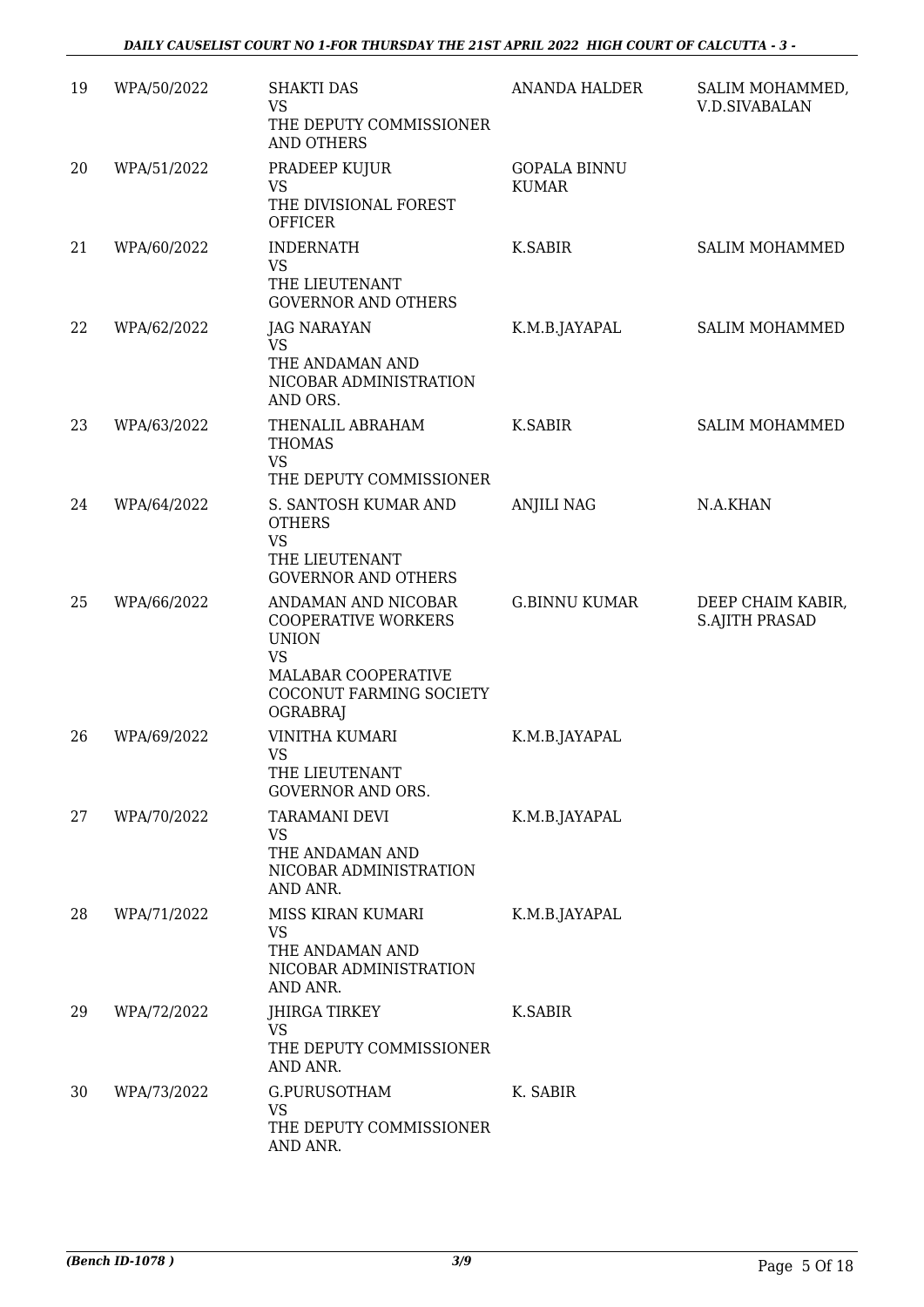| 31 | WPA/75/2022 | M/S HONEY BAR AND<br>RESTAURANT<br>VS<br>THE UNION TERRITORY OF<br>ANDAMAN AND NICOBAR<br><b>ISLAND AND ORS.</b> | K.M.B. JAYAPAL    | <b>SHATADRU</b><br>CHAKRABORTY,<br>RAMENDU<br><b>AGARWAL</b> |
|----|-------------|------------------------------------------------------------------------------------------------------------------|-------------------|--------------------------------------------------------------|
| 32 | WPA/77/2022 | MANTU MONDAL<br><b>VS</b><br>THE DEPUTY COMMISSIONER                                                             | K.SABIR           |                                                              |
| 33 | WPA/78/2022 | <b>JULEE BAIRAGI</b><br>VS<br>THE REGISTRAR (BIRTHS<br>AND DEATHS) AND ANR.                                      | <b>ANJILI NAG</b> |                                                              |
| 34 | WPA/79/2022 | A. KANNAN<br><b>VS</b><br>THE SUB-<br>DIVISIONALMAGISTRATE                                                       | <b>ANJILI NAG</b> |                                                              |
| 35 | WPA/80/2022 | <b>PURNIMA</b><br><b>VS</b><br>THE ANDAMAN AND<br>NICOBAR ADMINISTRATION<br>AND ANR.                             | K.M.B. JAYAPAL    |                                                              |
| 36 | WPA/81/2022 | ROOFERS HOTELS LIMITED<br>AND ANR.<br><b>VS</b><br>THE DEPUTY<br>COMMISSIONERA AND ORS.                          | <b>ANJILI NAG</b> |                                                              |
| 37 | WPA/82/2022 | <b>SASHIKALA</b><br><b>VS</b><br>THE ANDAMAN AND<br>NICOBAR ADMINISTRATION<br>AND ANR.                           | K.M.B.JAYAPAL     |                                                              |
| 38 | WPA/83/2022 | K. SARAVANAN<br><b>VS</b><br>THE LIEUTENANT<br>GOVERNOR AND ORS.                                                 | <b>ANJILI NAG</b> |                                                              |
| 39 | WPA/84/2022 | SULABHA KISHEN<br><b>VS</b><br>THE ANDAMAN AND<br>NICOBAR ADMINISTRATION<br>AND ANR.                             | K.M.B. JAYAPAL    |                                                              |
| 40 | WPA/85/2022 | <b>VIKAS KISHEN</b><br><b>VS</b><br>THE ANDAMAN AND<br>NICOBAR ADMINISTRATION<br>AND ANR.                        | K.M.B. JAYAPAL    |                                                              |
| 41 | WPA/87/2022 | <b>KHAGAN SIKDER</b><br>VS<br>THE LIEUTENANT<br><b>GOVERNOR AND ORS.</b>                                         | PROHIT MOHAN LAL  |                                                              |
| 42 | WPA/89/2022 | MOHD. SHAFI AND 10 ORS.<br><b>VS</b><br>THE ANDAMAN AND<br>NICOBAR ADMINISTRATION<br>AND ORS.                    | PARDESHIA MUNDA   |                                                              |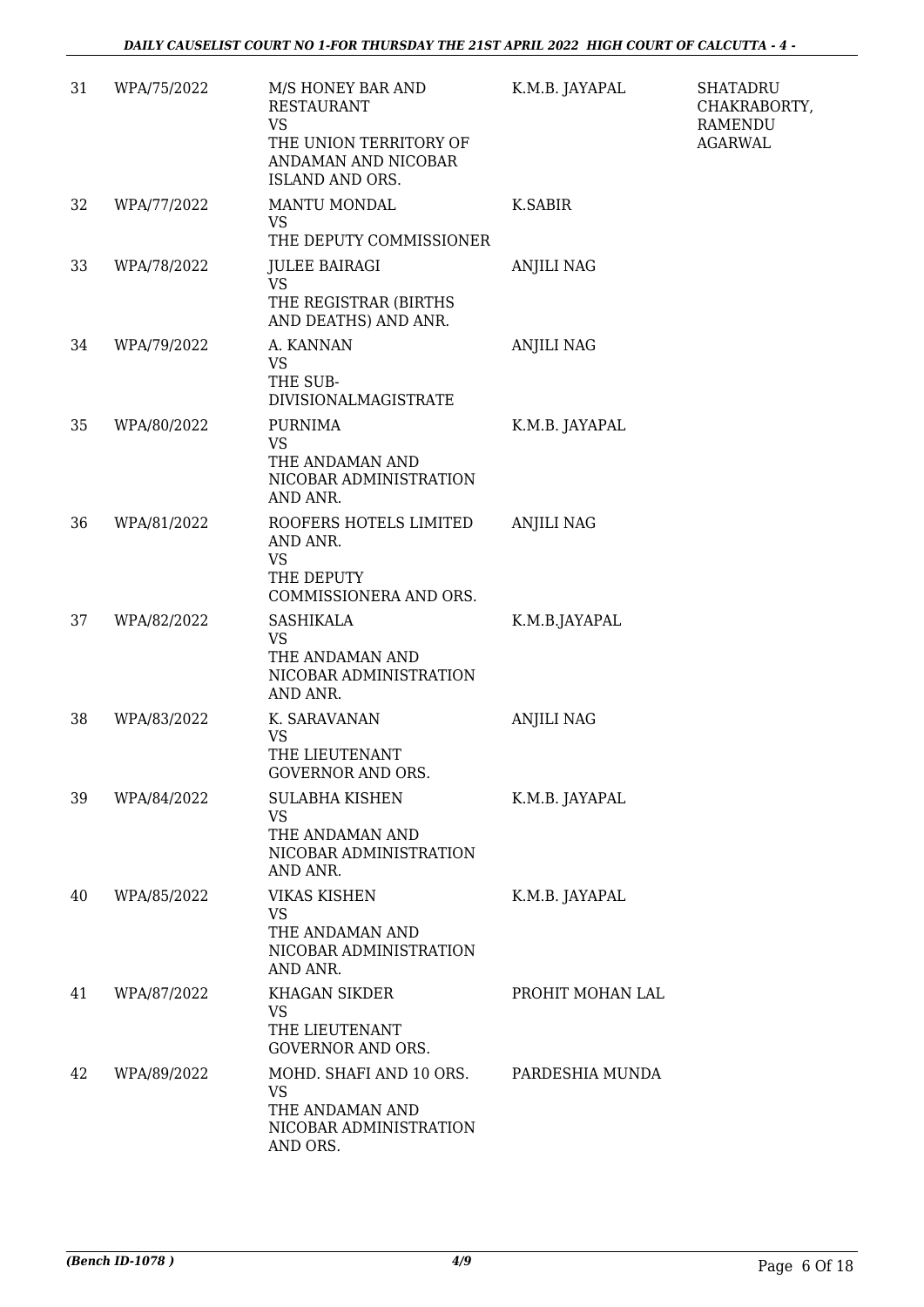| 43 | WPA/92/2022  | RADHA DEY AND ORS.<br>VS<br>THE DEPUTY COMMISSIONER<br>AND ANR.                                                        | N.A.KHAN                            |
|----|--------------|------------------------------------------------------------------------------------------------------------------------|-------------------------------------|
| 44 | WPA/93/2022  | RANJITA MISTRY<br><b>VS</b><br>THE DIRECTOR OF HEALTH<br>SERVICES AND ANR.                                             | N.A.KHAN                            |
| 45 | WPA/94/2022  | <b>SANTHA KUMARI</b><br><b>VS</b><br>THE LIEUTENANT<br><b>GOVERNOR AND ORS.</b>                                        | MAHESHWAR LALL                      |
| 46 | WPA/95/2022  | G. PALANI<br><b>VS</b><br>THE ANDAMAN AND<br>NICOBAR ADMINISTRATION<br>AND ORS.                                        | G.MINI                              |
| 47 | WPA/96/2022  | T.V.MOHAN<br>VS<br>THE LIEUTENANT<br><b>GOVERNOR AND ORS.</b>                                                          | <b>VEEDUR NARAYAN</b>               |
| 48 | WPA/103/2022 | M. USHA AND ANR.<br><b>VS</b><br>THE DEPUTY COMMISSIONER<br>AND ANR.                                                   | <b>GOPALA BINNU</b><br><b>KUMAR</b> |
| 49 | WPA/104/2022 | A. PRIYADHARSHAN ALIAS<br><b>DARSAN</b><br>VS<br>THE ANDAMAN AND<br>NICOBAR ADMINISTRATION<br>AND ORS.                 | K.M.B. JAYAPAL                      |
| 50 | WPA/105/2022 | C. ARMUGAM<br><b>VS</b><br>THE ANDAMAN AND<br>NICOBAR ADMINISTRATION<br>AND ORS.                                       | K.M.B. JAYAPAL                      |
| 51 | WPA/106/2022 | <b>GEETA DEVI</b><br><b>VS</b><br>THE TEHSILDAR                                                                        | PARDESHIA MUNDA                     |
| 52 | WPA/107/2022 | MOHD. SHAFI AND ORS.<br><b>VS</b><br>THE ANDAMAN AND<br>NICOBAR ADMINISTRATION<br>AND ORS.                             | V.D.SIVABALAN                       |
| 53 | WPA/108/2022 | V. RAGUBALAN<br><b>VS</b><br>THE DIRECTORATE OF<br><b>HEALTH SERVICES</b>                                              | RAKESH PAL GOBIND                   |
| 54 | WPA/109/2022 | V. RAGHUBALAN<br><b>VS</b><br>THE DIRECTOR ANDAMAN<br>NICOBAR ISLANDS<br><b>INSTITUTE OF MEDICAL</b><br><b>SCIENCE</b> | RAKESH PAL GOBIND                   |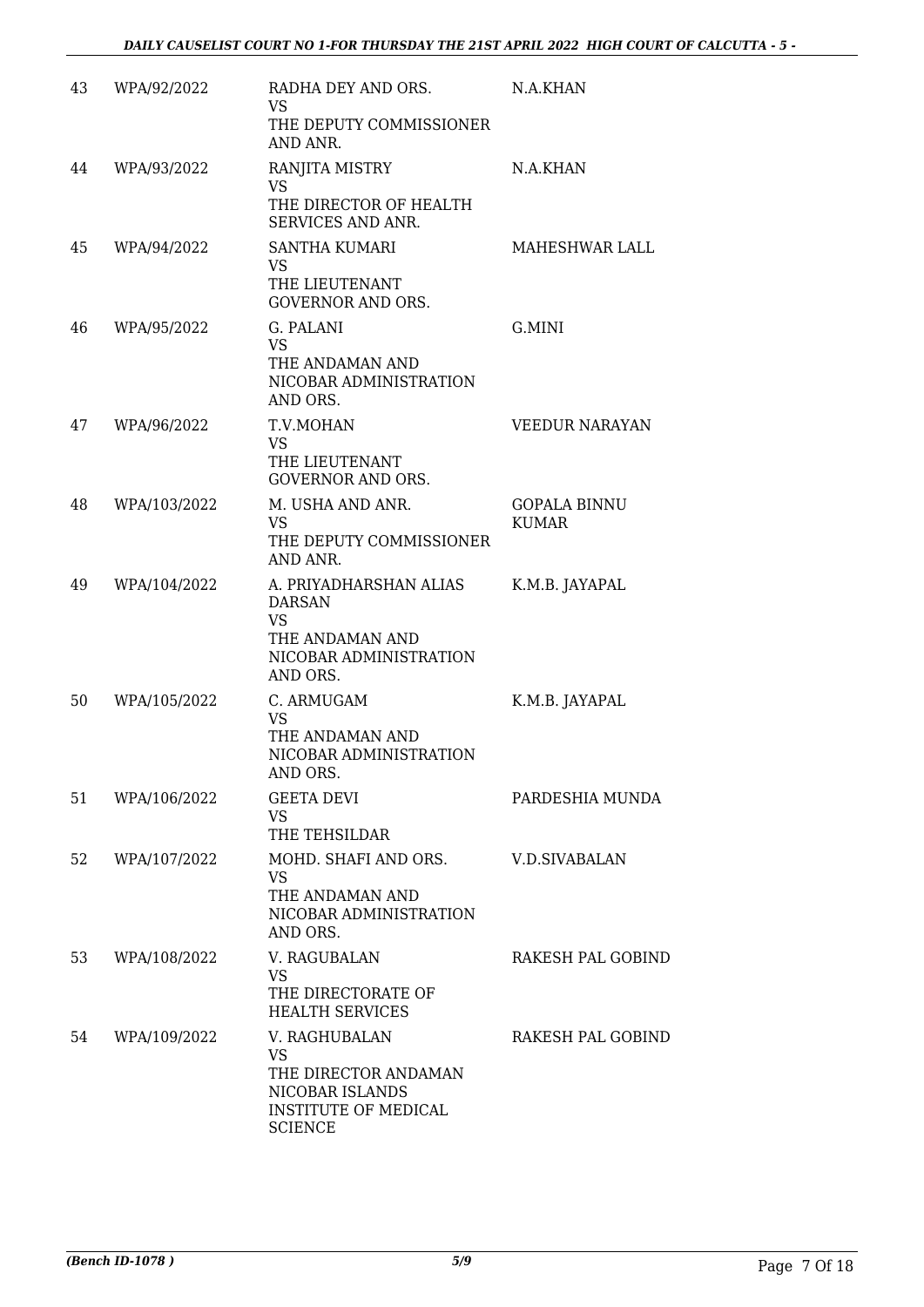| 55 | WPA/110/2022       | S. BALARAMAN<br><b>VS</b><br>THE ANDAMAN AND<br>NICOBAR ADMINISTRATION                                         | K.M.B. JAYAPAL                                     |                                                   |  |  |
|----|--------------------|----------------------------------------------------------------------------------------------------------------|----------------------------------------------------|---------------------------------------------------|--|--|
|    |                    | AND ANR.                                                                                                       |                                                    |                                                   |  |  |
| 56 | WPA/111/2022       | RAJA BHAGWAN DAS KAPOOR<br>VS                                                                                  | K.M.B. JAYAPAL                                     |                                                   |  |  |
|    |                    | THE ANDAMAN AND<br>NICOBAR ADMINISTRATION<br>AND ANR.                                                          |                                                    |                                                   |  |  |
|    |                    | <b>FOR ORDERS</b>                                                                                              |                                                    |                                                   |  |  |
| 57 | WPA/92/2021        | SHABAB ALI AND ORS.<br><b>VS</b><br>THE LIEUTENANT<br><b>GOVERNOR AND ORS.</b>                                 | <b>ANANDA HALDER</b>                               | ARUL PRASANTH,<br>K.M.B.JAYAPAL                   |  |  |
|    | wt58 WPA/313/2018  | <b>SHOBA SINGH</b>                                                                                             | K.M.B.JAYAPAL                                      |                                                   |  |  |
|    |                    | <b>VS</b><br>THE ANDAMAN AND<br>NICOBAR ADMINISTRATION<br>AND ORS.                                             |                                                    |                                                   |  |  |
| 59 | WPA/192/2021       | CENTRE OF INDIAN TRADE<br><b>UNIONS</b><br>VS                                                                  | <b>G.BINNU KUMAR</b>                               | <b>SHATADRU</b><br>CHAKRABORTY,<br><b>RAMENDU</b> |  |  |
|    |                    | THE LIEUTENANT<br><b>GOVERNOR AND ORS.</b>                                                                     |                                                    | AGARWAL                                           |  |  |
|    | <b>APPLICATION</b> |                                                                                                                |                                                    |                                                   |  |  |
| 60 | AP/13/2021         | MARINE SERVICES PVT. LTD.<br>AND ANR.<br><b>VS</b>                                                             | MOHD. TABRAIZ                                      | <b>SHATADRU</b><br>CHAKRABORTY,<br><b>RAMENDU</b> |  |  |
|    |                    | THE HON'BLE LIEUTENANT<br><b>GOVERNOR AND ANR.</b>                                                             |                                                    | <b>AGARWAL</b>                                    |  |  |
|    | IA NO: CAN/1/2022  |                                                                                                                |                                                    |                                                   |  |  |
|    |                    | <b>FOR HEARING</b>                                                                                             |                                                    |                                                   |  |  |
| 61 | WPA/159/2014       | A.ZAHEED<br><b>VS</b><br>THE ANDAMAN AND<br>NICOBAR ADMINISTRATION<br>AND ORS.                                 | K.M.B.JAYAPAL,<br>G.MINI                           | <b>ARUL PRASANTH</b>                              |  |  |
| 62 | WPA/9/2018         | P.SUNDARA RAO                                                                                                  | <b>GOPALA BINNU</b>                                | <b>SHATADRU</b>                                   |  |  |
|    |                    | <b>VS</b><br>THE LIEUTENANT<br><b>GOVERNOR AND ORS.</b>                                                        | <b>KUMAR</b>                                       | CHAKRABORTY,<br><b>RAMENDU</b><br><b>AGARWAL</b>  |  |  |
| 63 | WPA/236/2018       | <b>EXECUTIVE ENGINEER,</b><br>CONSTRUCTION DIVISION-II,<br><b>APWD</b><br><b>VS</b><br>S. PRABHAKARAN AND ORS. | <b>SHATADRU</b><br>CHAKRABORTY,<br>RAMENDU AGARWAL | <b>GOPALA BINNU</b><br>KUMAR                      |  |  |
| 64 | WPA/173/2019       | <b>SHRI BIRSA KINDO</b><br><b>VS</b><br>THE DIVISIONAL FOREST                                                  | <b>GOPALA BINU KUMAR</b>                           | <b>SHATADRU</b><br>CHAKRABORTY,<br>RAMENDU        |  |  |
| 65 | WPA/206/2019       | OFFICER, MAYABUNDER<br><b>SUDEEP RAI SHARMA</b><br><b>VS</b><br>THE UNION OF INDIA AND<br>ORS.                 | GOPALA BINU KUMAR                                  | <b>AGARWAL</b><br>S.GANGULY                       |  |  |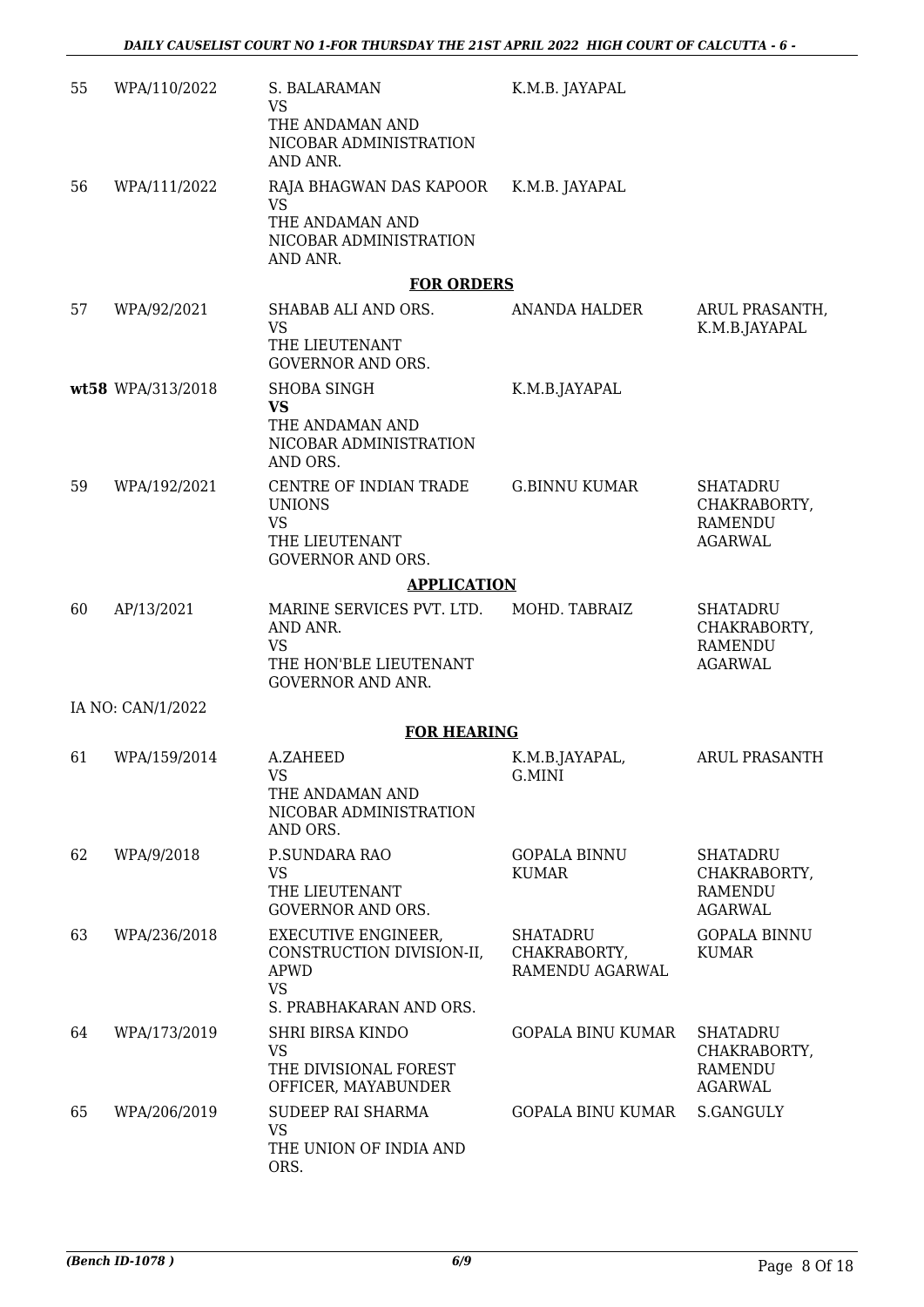| 66 | WPA/209/2019 | R. KAUSHALYA AND ORS.<br><b>VS</b><br>THE UNION OF INDIA AND<br>ORS.                                                             | ANJILI NAG, SHIPRA<br>MANDAL                | MOHD. TABRAIZ                         |
|----|--------------|----------------------------------------------------------------------------------------------------------------------------------|---------------------------------------------|---------------------------------------|
| 67 | WPA/238/2019 | SMTI. PRIYA MINJ<br><b>VS</b><br>THE ANDAMAN AND<br>NICOBAR ADMINISTRATION<br>AND ANR.                                           | K. M. B. JAYAPAL                            | <b>VIKAS TEWARY</b>                   |
| 68 | WPA/241/2019 | THE EXECUTIVE ENGINEER<br>NORTH ANDAMAN<br>CONSTRUCTION DIVISION<br>(NACD)<br><b>VS</b><br>SMTI. REKHA NAIR AND ORS.             | SHATADRU<br>CHAKRABORTY,<br>RAMENDU AGARWAL | <b>GOPALA BINNU</b><br><b>KUMAR</b>   |
| 69 | WPA/243/2019 | KARTICK AND ORS.<br><b>VS</b><br>THE LIEUTENANT<br><b>GOVERNOR AND ORS.</b>                                                      | ANJILI NAG, SHIPRA<br>MANDAL                | RAMENDU<br><b>AGARWAL</b>             |
| 70 | WPA/246/2019 | <b>A.SUNDAR</b><br><b>VS</b><br>THE HONBLE LIEUTENANT<br><b>GOVERNOR AND ORS.</b>                                                | <b>GOPALA BINNU</b><br><b>KUMAR</b>         | <b>SHATADRU</b><br><b>CHAKRABORTY</b> |
| 71 | WPA/289/2019 | YOHANNAN SAJEEVAN AND<br>ANR.<br><b>VS</b><br>ANDAMAN AND NICOBR<br><b>ADMINISTRATION</b>                                        | DEEP CHAIM KABIR,<br><b>AJIT PRASAD</b>     |                                       |
| 72 | WPA/329/2019 | TOURIST WORKERS UNION<br>AND ANR.<br><b>VS</b><br>THE ANDAMAN AND<br>NICOBAR ADMINISTRATION<br>AND ORS.                          | <b>GOPALA BINNU</b><br><b>KUMAR</b>         | V.TIWARI, ANJILI<br><b>NAG</b>        |
| 73 | WPA/34/2020  | SMTI. REBA MONDAL<br><b>VS</b><br>THE UNION OF INDIA AND<br>ORS.                                                                 | <b>ANANDA HALDER</b>                        | <b>RAMENDU</b><br><b>AGARWAL</b>      |
| 74 | WPA/52/2020  | P.KANNAN<br><b>VS</b><br>THE UNION OF INDIA AND<br>ORS.                                                                          | K.M.B.JAYAPAL                               | AJAY KUMAR<br><b>MANDAL</b>           |
| 75 | WPA/54/2020  | <b>KISHEN RAM</b><br><b>VS</b><br>THE LIEUTENANT<br><b>GOVERNOR AND ORS.</b>                                                     | G. MINI AND K.M.B.<br>JAYAPAL               | SHATADRU<br><b>CHAKRABORTY</b>        |
| 76 | WPA/90/2020  | S. SHANMUGANATHAN<br>VS<br>ANDAMAN NICOBAR ISLANDS<br>INTEGRATED DEVELOPMENT<br><b>CORPORATION LIMITED</b><br>(ANIIDCO) AND ANR. | GOPALA BINU KUMAR                           | ANJILI NAG                            |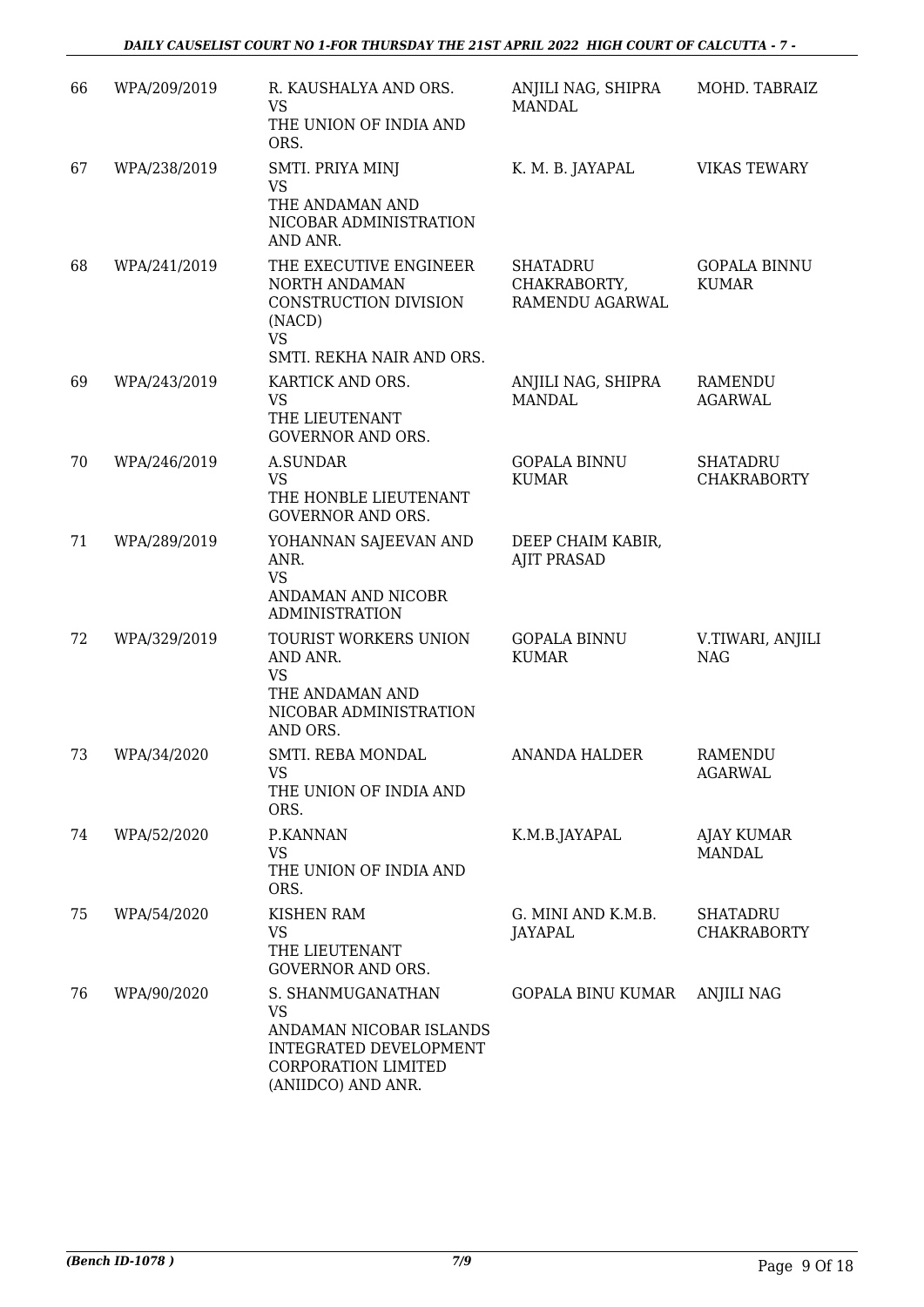| 77 | WPA/91/2020       | Miss Saruna Niza<br><b>VS</b><br>Andaman Nicobar Islands<br><b>Integrated Development</b><br>Corporation Limited (ANIIDCO) | Gopala Binu Kumar                    | Mrs. Anjali Nag                       |
|----|-------------------|----------------------------------------------------------------------------------------------------------------------------|--------------------------------------|---------------------------------------|
| 78 | WPA/94/2020       | JOHN EKKA AND ORS.<br><b>VS</b><br>THE UNION OF INDIA AND<br>ORS.                                                          | <b>GOPALA BINNU</b><br><b>KUMAR</b>  | <b>SHATADRU</b><br><b>CHAKRABORTY</b> |
| 79 | WPA/95/2020       | <b>ANITA XESS</b><br><b>VS</b><br>THE UNION OF INDIA AND<br>ORS.                                                           | <b>GOPALA BINNU</b><br><b>KUMAR</b>  | <b>SHATADRU</b><br><b>CHAKRABORTY</b> |
| 80 | WPA/96/2020       | P.VAIKUNTA RAO<br><b>VS</b><br>THE UNION OF INDIA AND<br>ORS.                                                              | <b>GOPALA BINNU</b><br><b>KUMAR</b>  | <b>SHATADRU</b><br><b>CHAKRABORTY</b> |
| 81 | WPA/97/2020       | P.YADAVA RAO<br><b>VS</b><br>THE UNION OF INDIA AND<br>ORS.                                                                | <b>GOPALA BINNU</b><br><b>KUMAR</b>  | <b>SHATADRU</b><br><b>CHAKRABORTY</b> |
| 82 | WPA/102/2020      | SHRI. AKSHAY PANT<br><b>VS</b><br>THE UNION OF INDIA AND<br>ORS.                                                           | G. MINI AND K.M.B.<br><b>JAYAPAL</b> | M.P.KAMARAJ                           |
| 83 | WPA/105/2020      | PREM KISHEN<br><b>VS</b><br>THE ANDAMAN AND<br>NICOBAR ADMINISTRATION<br>AND ORS.                                          | K.M.B.JAYAPAL,<br>G.MINI             | <b>RAMENDU</b><br><b>AGARWAL</b>      |
|    | wt84 WPA/103/2020 | <b>HARISH KISHEN</b><br><b>VS</b><br>THE ANDAMAN AND<br>NICOBAR ADMINISTRATION<br>AND ORS.                                 | K.M.B.JAYAPAL,<br>G.MINI             | <b>RAMENDU</b><br><b>AGARWAL</b>      |
|    | wt85 WPA/104/2020 | <b>RAM KISHEN</b><br><b>VS</b><br>THE ANDAMAN AND<br>NICOBAR ADMINISTRATION<br>AND ORS.                                    | K.M.B.JAYAPAL,<br>G.MINI             | <b>RAMENDU</b><br><b>AGARWAL</b>      |
|    | wt86 WPA/106/2020 | PERNITA DEVI<br><b>VS</b><br>THE ANDAMAN AND<br>NICOBAR ADMINISTRATION<br>AND ORS.                                         | K.M.B.JAYAPAL,<br>G.MINI             | RAMENDU<br>AGARWAL                    |
|    | wt87 WPA/70/2021  | HAR JEEVAN RAM<br><b>VS</b><br>THE LIEUTENANT<br><b>GOVERNOR AND ORS.</b>                                                  | K.M.B.JAYAPAL                        | RAMENDU<br><b>AGARWAL</b>             |
|    | wt88 WPA/71/2021  | PREM KISHEN<br>VS<br>THE ANDAMAN AND<br>NICOBAR ADMINISTRATION<br>AND ORS.                                                 | K.M.B.JAYAPAL                        | RAMENDU<br><b>AGARWAL</b>             |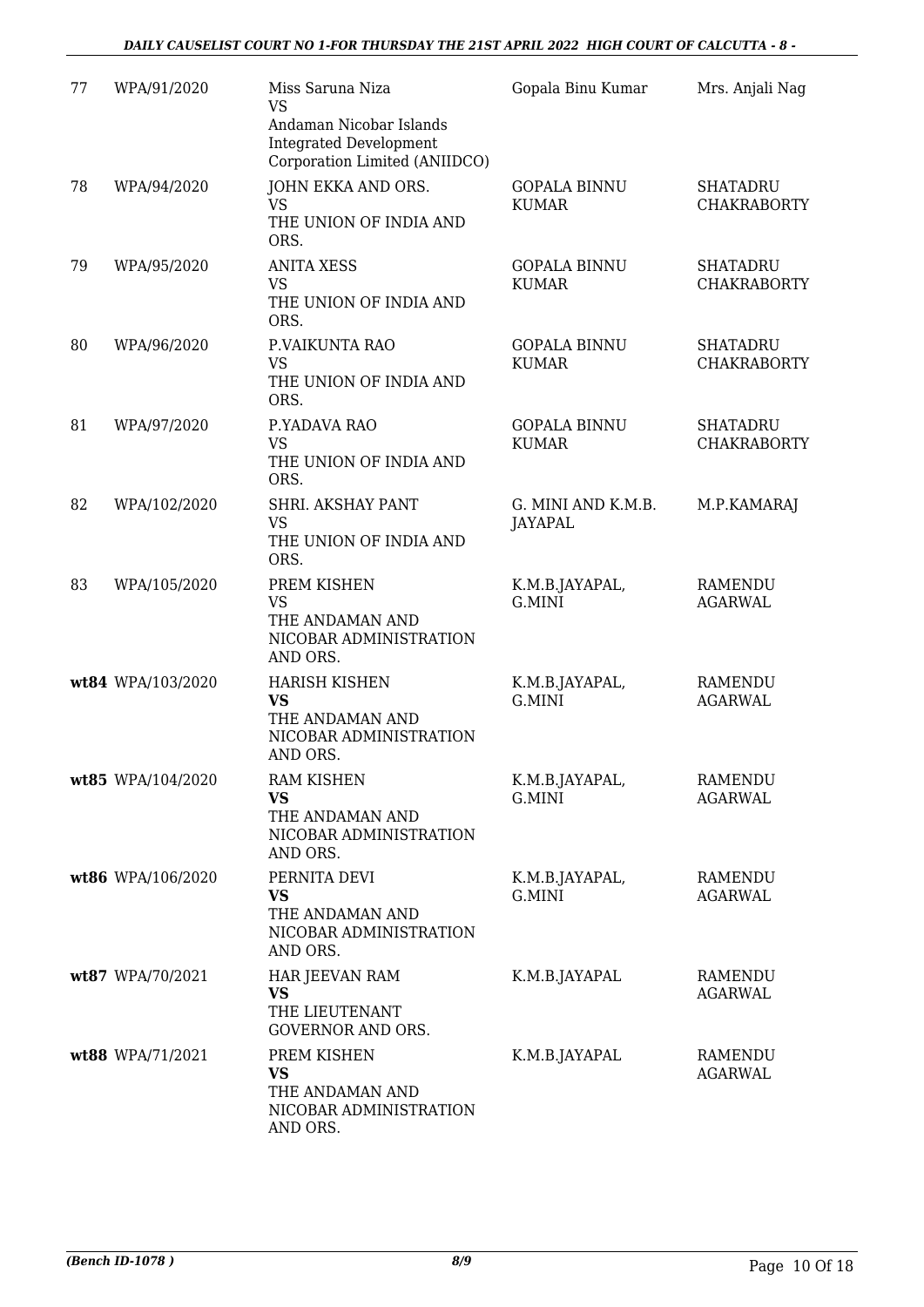|    | wt89 WPA/72/2021  | <b>HARISH KISHEN</b><br>VS<br>THE ANDAMAN AND<br>NICOBAR ADMINISTRATION<br>AND ORS.        | K.M.B. JAYAPAL                      | <b>RAMENDU</b><br><b>AGARWAL</b>      |
|----|-------------------|--------------------------------------------------------------------------------------------|-------------------------------------|---------------------------------------|
| 90 | WPA/107/2020      | THE EXECUTIVE ENGINEER<br>VS<br>S.MANOHARI AND ORS.                                        | <b>V.TIWARI</b>                     | <b>G.BINNU KUMAR</b>                  |
|    | wt91 WPA/117/2020 | S.MANOHARI AND ORS.<br>VS<br>THE EXECUTIVE ENGINEER,<br>PORT BLAIR NORTH<br>DIVISION, APWD | <b>GOPALA BINNU</b><br><b>KUMAR</b> | <b>V.TIWARI</b>                       |
| 92 | WPA/109/2020      | <b>SASI KALA</b><br><b>VS</b><br>THE UNION OF INDIA AND<br>ORS.                            | K.M.B.JAYAPAL,<br>G.MINI            | <b>RAMENDU</b><br><b>AGARWAL</b>      |
|    | wt93 WPA/110/2020 | <b>KHATHIJA</b><br><b>VS</b><br>THE UNION OF INDIA AND<br>ORS.                             | K.M.B.JAYAPAL                       | <b>RAMENDU</b><br><b>AGARWAL</b>      |
| 94 | WPA/2/2021        | <b>S.RAVINDRAN</b><br><b>VS</b><br>THE ADMINISTRATOR AND<br>ORS.                           | ANJILI NAG, SHIPRA<br><b>MANDAL</b> | <b>SHATADRU</b><br><b>CHAKRABORTY</b> |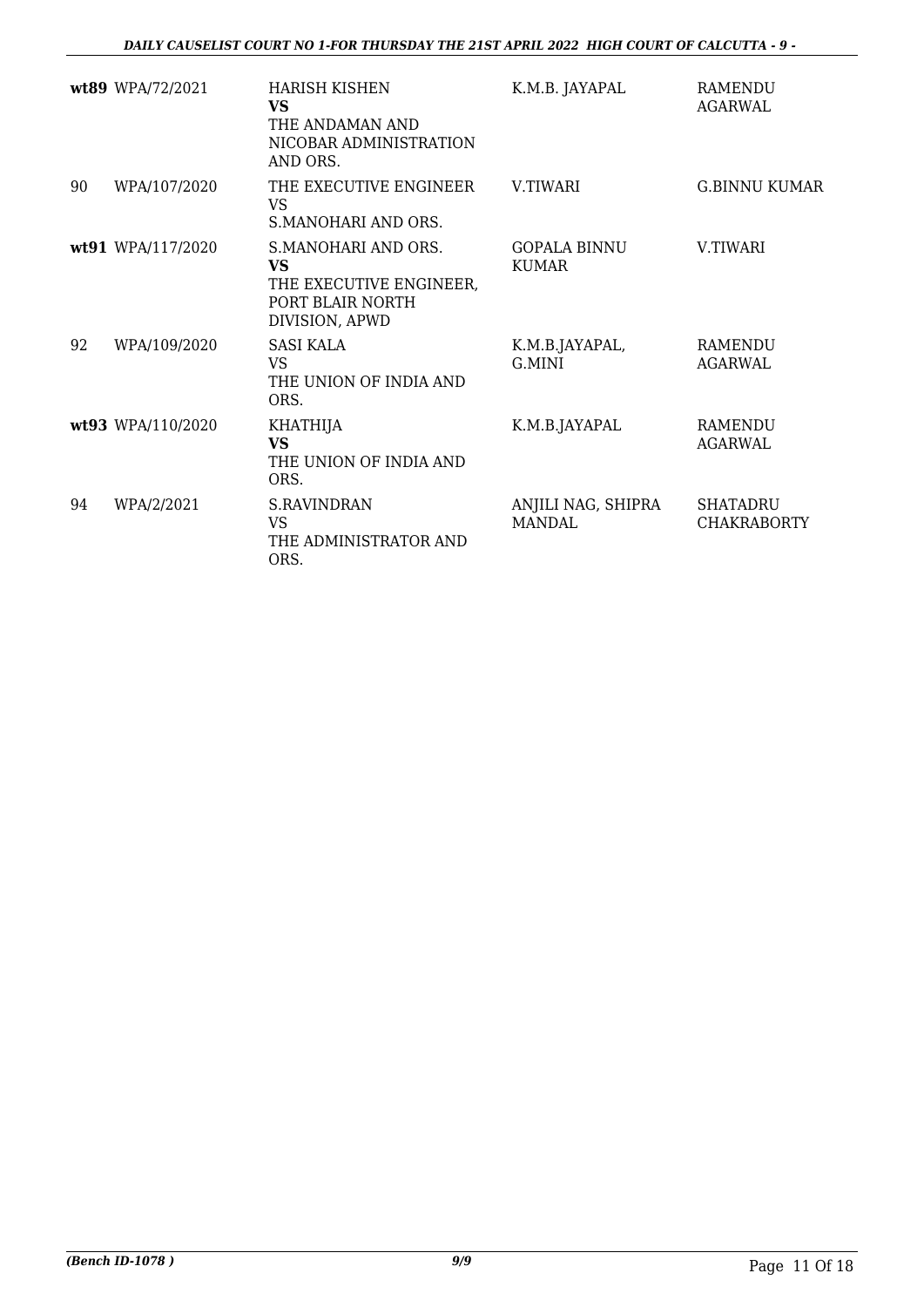

# Calcutta High Court

## **In The Circuit Bench at Port Blair**

### **Appellate Side**

**DAILY CAUSELIST For Thursday The 21st April 2022**

#### **COURT NO. 2**

#### **SINGLE BENCH (SB)**

#### **HON'BLE JUSTICE ANANDA KUMAR MUKHERJEE**

| <b>TO BE MENTIONED</b> |             |                                                                                                             |                                            |                                                     |
|------------------------|-------------|-------------------------------------------------------------------------------------------------------------|--------------------------------------------|-----------------------------------------------------|
| 1                      | CRR/5/2022  | <b>MEERA</b><br><b>VS</b><br><b>HARBANS SINGH</b>                                                           | DEEP CHAIM KABIR,<br><b>S.AJITH PRASAD</b> |                                                     |
|                        |             | <b>MOTION</b>                                                                                               |                                            |                                                     |
| 2                      | CO/23/2021  | THE COLLECTOR LAND<br><b>ACQUISITION (ADM)</b><br><b>VS</b><br>M/S ANDAMAN TIMBER<br><b>INDUSTRIES LTD.</b> | RAMENDU AGARWAL                            |                                                     |
| 3                      | CRR/1/2022  | <b>APARANA ROY</b><br><b>VS</b><br><b>SAIKAT ROY</b>                                                        | <b>R.ARUL PETER</b>                        |                                                     |
| 4                      | CO/5/2022   | FATHIMA BIBI AND OTHERS<br><b>VS</b><br>FATHIMA BIBI AND OTHERS                                             | <b>MOHAMMED</b><br><b>TABRAIZ</b>          |                                                     |
| 5                      | CO/7/2022   | <b>JAYA CHANDRAN</b><br><b>VS</b><br>P. RENU                                                                | <b>ANJILI NAG</b>                          |                                                     |
|                        |             | <b>APPLICATION</b>                                                                                          |                                            |                                                     |
| 6                      | FMAT/3/2021 | <b>AMIYO ROY</b><br><b>VS</b><br>THE DIRECTOR AND<br><b>ANOTHER</b>                                         | <b>ANJILI NAG</b>                          | <b>RAMENDU</b><br>AGARWAL, LOKESH<br><b>CHEZIAN</b> |
| IA NO: CAN/1/2021      |             |                                                                                                             |                                            |                                                     |
| 7                      | FAT/4/2021  | MOHAMMED HANEEFA<br><b>VS</b><br>SARITA SUKUMARI KUJUR<br><b>ALIAS SAFEENA</b>                              | ANANDA HALDER                              | <b>ARUL PRASANTH</b>                                |
| 8                      | CRA/13/2021 | <b>MOHAN KUMAR</b><br><b>VS</b><br>THE STATE                                                                | MD. TABRAIZ                                | <b>SUMIT KARMAKAR</b>                               |

#### **CONTEMPT APPLICATION**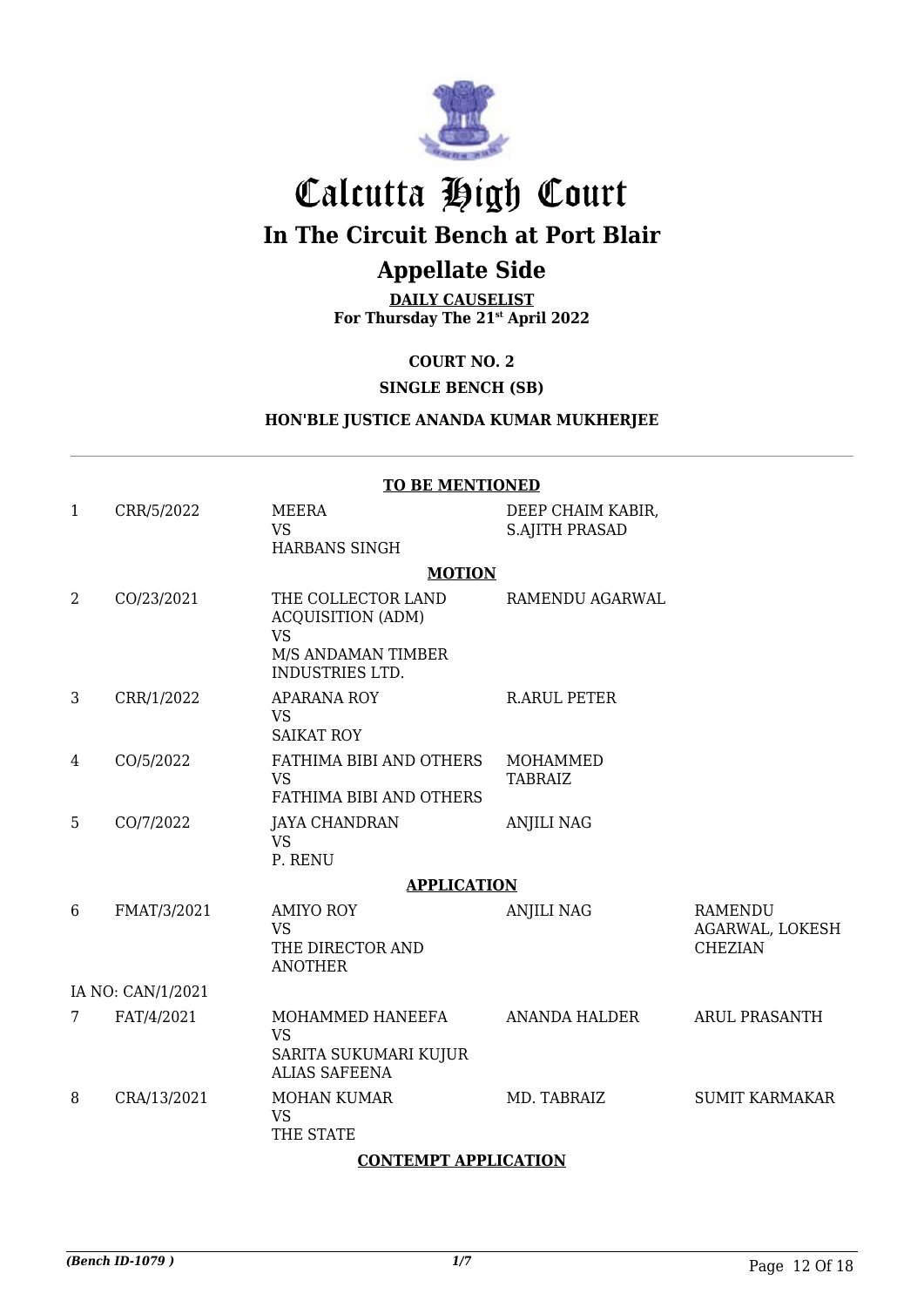| 9  | CPAN/28/2019<br>IN WP195/2019         | SHRI MOHAMMED SAMEER<br>AND 33 ORS.<br><b>VS</b><br>SUDHIR MAHAJAN                                  | <b>RAKESH KUMAR</b>                 |                                                   |
|----|---------------------------------------|-----------------------------------------------------------------------------------------------------|-------------------------------------|---------------------------------------------------|
| 10 | CPAN/11/2021<br>$(In$ WPA $914/2010)$ | DAVINDER PAL SINGH<br><b>VS</b><br>SANJEEV MITAL, THE<br><b>SECRETARY (REVENUE)</b>                 | ANJILI NAG, SHIPRA<br><b>MANDAL</b> |                                                   |
|    |                                       | AND ANR.                                                                                            |                                     |                                                   |
|    | IA NO: CAN/1/2021, CAN/2/2021         |                                                                                                     |                                     |                                                   |
| 11 | CPAN/1/2022                           | TEENA ISLAM @ S.N.TEENA HUDSON WILLIAM<br><b>HUDSON</b><br><b>VS</b><br>SUNEEL ACHIPAKA AND<br>ANR. |                                     |                                                   |
| 12 | CPAN/3/2022                           | UJJWAL KUMAR BARDHAN<br><b>VS</b>                                                                   | <b>K.SABIR</b>                      |                                                   |
|    |                                       | THE SUPERINTENDING<br><b>ENGINEER</b>                                                               |                                     |                                                   |
| 13 | CPAN/4/2022                           | KANAN MONDAL AND ORS.<br><b>VS</b><br><b>RAMESH KUMAR</b>                                           | K. SABIR                            |                                                   |
|    |                                       | <b>FOR HEARING</b>                                                                                  |                                     |                                                   |
| 14 | CRR/1/2017                            | THE STATE (CBI)                                                                                     | RAKESH PAL GOBIND                   | <b>ARUL PRASANTH</b>                              |
|    |                                       | <b>VS</b><br>NEWAZESH ALI AND ORS.                                                                  |                                     |                                                   |
|    | IA NO: CRAN/1/2021                    |                                                                                                     |                                     |                                                   |
|    | wt15 CRR/17/2018                      | THE STATE (CBI)<br><b>VS</b>                                                                        | RAKESH PAL GOBIND,<br>S.C.MISHRA    | MOHD. TABRAIZ                                     |
|    |                                       | MAN MOHAN SINGH                                                                                     |                                     |                                                   |
|    | wt16 CRR/18/2018                      | THE STATE (CBI)<br><b>VS</b><br>PUSHPA RAJU                                                         | RAKESH PAL GOBIND,<br>S.C.MISHRA    | <b>GOPALA BINNU</b><br><b>KUMAR</b>               |
|    | wt17 CRR/19/2018                      | THE STATE (CBI)<br><b>VS</b><br>THOMAS HERENZ AND<br>ORS.                                           | RAKESH PAL GOBIND,<br>S.C.MISHRA    | K.M.B.JAYAPAL                                     |
| 18 | CRA/6/2018                            | THE STATE<br><b>VS</b><br><b>SANDIP KUMAR</b>                                                       | <b>SUMIT KARMAKAR</b>               | <b>GOPALA BINNU</b><br><b>KUMAR</b>               |
| 19 | CRR/12/2018                           | HARISH KUMAR AND ANR.<br>VS<br>THE STATE                                                            | <b>KRISHNA RAO</b>                  | RAKESH PAL<br><b>GOBIND</b>                       |
|    | IA NO: CRAN/1/2022                    |                                                                                                     |                                     |                                                   |
| 20 | SA/1/2019                             | USMAN ALI AND ORS.<br><b>VS</b><br>CHAMPA DEVI AND ORS.                                             | N.A.KHAN                            | K.M.B.JAYAPAL,<br>G.MINI, SABRINA<br><b>BEGUM</b> |
|    | wt21 SA/2/2019                        | USMAN ALI AND ORS.<br><b>VS</b><br>CHAMPA DEVI AND ORS.                                             | N.A.KHAN                            | K.M.B.JAYAPAL,<br>G.MINI, SABRINA<br><b>BEGUM</b> |
| 22 | FMAT/3/2019                           | SABITA DEVI AND ORS.<br><b>VS</b><br>THE MANAGER AND ANR.                                           | K.M.B.JAYAPAL,<br>G.MINI            | ARUL PRASANTH,<br><b>ANITHA HEGDE</b>             |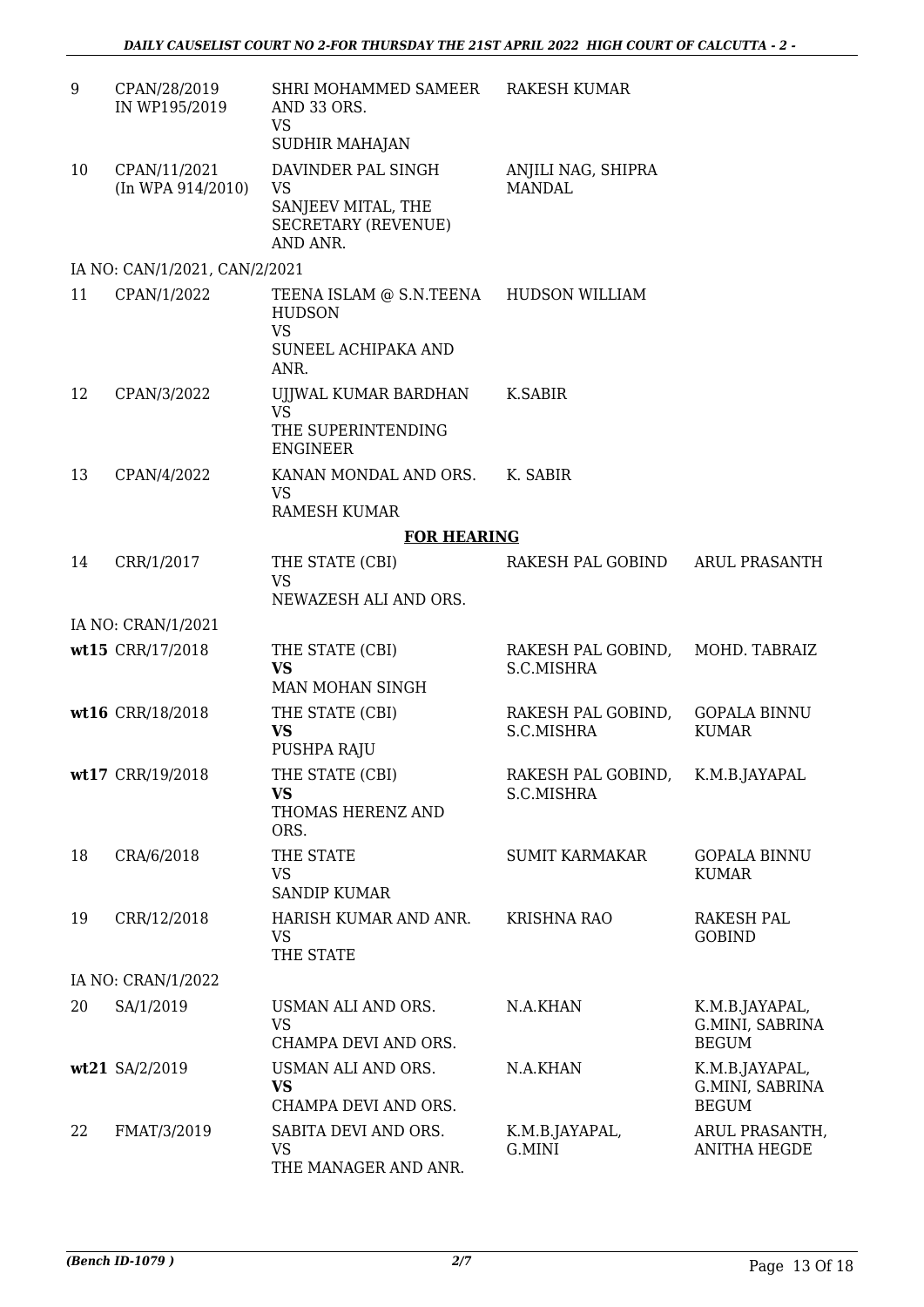| 23 | CRA/3/2019        | THE STATE<br><b>VS</b><br>A.MAHESHWAR RAO AND<br>ORS.                                       | A.S.ZINU                                         | ANJILI NAG, GOPALA<br><b>BINNU KUMAR</b>        |
|----|-------------------|---------------------------------------------------------------------------------------------|--------------------------------------------------|-------------------------------------------------|
| 24 | SA/4/2019         | <b>JAI NARAYAN SINGH</b><br><b>VS</b><br>BADRUDDIN AND ORS.                                 | K.M.B.JAYAPAL                                    | N.A.KHAN                                        |
| 25 | SA/7/2019         | <b>SUKHODA ROY</b><br><b>VS</b><br>ANWESHA SARKAR AND<br>ANR.                               | <b>AJAY KUMAR</b><br><b>MANDAL</b>               | K.M.B.JAYAPAL,<br>G.MINI                        |
| 26 | CRA/11/2019       | SUJIT MAJUMDAR<br><b>VS</b><br>THE STATE                                                    | RAKESH PAL GOBIND,<br>S.C.MISHRA                 | A.S.ZINU                                        |
| 27 | CRA/12/2019       | PRADEEP HALDER<br><b>VS</b><br>THE STATE                                                    | D. ILANGO AND R.<br>PRADEEP                      | S.KARMAKAR                                      |
| 28 | CRR/18/2019       | <b>RUPESH KISHEN</b><br><b>VS</b><br>THE STATE                                              | RAKESH PAL GOBIND                                | <b>SUMIT KARMAKAR</b>                           |
| 29 | CRR/28/2019       | K.D.UNNITHAN<br><b>VS</b><br>THE STATE                                                      | <b>ANIL KUMAR</b><br><b>CHAKRABORTHY</b>         | <b>SUMIT KARMAKAR</b>                           |
| 30 | WPA/219/2019      | SMTI. JAI LAKSHMI<br><b>VS</b><br>THE ANDAMAN AND<br>NICOBAR ADMINISTRATION<br>AND ORS.     | G. MINI AND<br>K.M.B.JAYAPAL                     | <b>SHATADRU</b><br><b>CHAKRABORTY</b>           |
| 31 | WPA/226/2019      | <b>ANDAMAN TIMBER</b><br><b>INDUSTRIES LIMITED</b><br>VS<br>THE CHIEF SECRETARY<br>AND ORS. | K.M.B.JAYAPAL,<br>G.MINI                         | <b>VIKAS TEWARY</b>                             |
| 32 | WPA/227/2019      | A.MURUGESAN AND ORS.<br><b>VS</b><br>THE UNION OF INDIA AND<br>ORS.                         | RAKESH PAL GOBIND,<br>S.C.MISHRA,<br>A.VENKATESH | TULSI LALL,<br>TASNEEM,<br><b>V.D.SIVABALAN</b> |
|    | wt33 WPA/152/2019 | ALOK KUMAR DAS AND<br>ORS.<br><b>VS</b><br>THE UNION OF INDIA AND<br>ORS.                   | RAKESH PAL GOBIND,<br>S.C.MISHRA                 | TULSI LALL,<br>TASNEEM,<br><b>V.D.SIVABALAN</b> |
| 34 | WPA/237/2019      | SHRI. S. M. MUSTAFA<br><b>VS</b><br>THE ANDAMAN AND<br>NICOBAR ADMINISTRATION<br>AND ORS.   | G.MINI AND K.M.B.<br><b>JAYAPAL</b>              | <b>SHATADRU</b><br><b>CHAKRABORTY</b>           |
| 35 | WPA/248/2019      | <b>A.SUNDAR</b><br><b>VS</b><br>THE HONBLE LIEUTENANT<br>GOVERNOR AND ORS.                  | <b>GOPALA BINNU</b><br><b>KUMAR</b>              | <b>SHATADRU</b><br><b>CHAKRABORTY</b>           |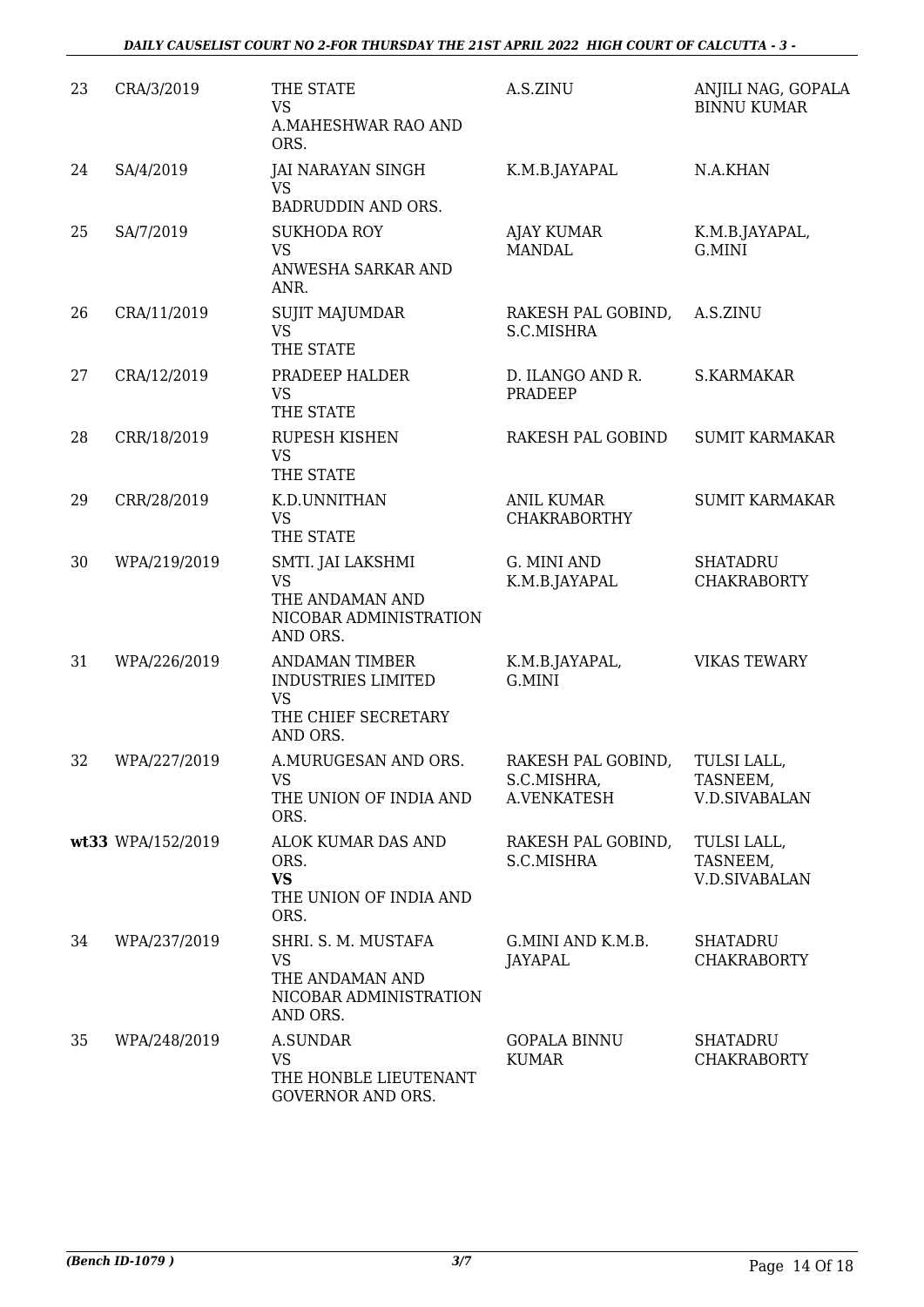| 36 | WPA/263/2019      | KUMAR HARSHAVARDHAN<br><b>VS</b><br>THE UNION OF INDIA AND<br>ORS.                                                            | KMB JAYAPAL                              | TASNEEM,<br><b>SHATADRU</b><br><b>CHAKRABORTY</b> |
|----|-------------------|-------------------------------------------------------------------------------------------------------------------------------|------------------------------------------|---------------------------------------------------|
| 37 | WPA/267/2019      | THE GENERAL MANAGER,<br>ANIIDCO LTD.<br><b>VS</b><br>Y. JOHN AND ORS.                                                         | ANJILI NAG,<br>R.PRADEEP                 | <b>GOPALA BINNU</b><br><b>KUMAR</b>               |
| 38 | WPA/282/2019      | <b>MANOJ PAUL</b><br><b>VS</b><br>THE UNION TERRITORY,<br>ADMINISTRATION OF<br>ANDAMAN AND NICOBAR<br><b>ISLANDS AND ORS.</b> | IN PERSON                                | <b>SHATADRU</b><br><b>CHAKRABORTY</b>             |
| 39 | WPA/287/2019      | ISLAND TRAVELS PVT. LTD.<br><b>VS</b><br>THE ANDAMAN AND<br>NICOBAR ADMINISTRATION<br>AND ORS.                                | DEEP CHAIM KABIR,<br><b>AJITH PRASAD</b> | <b>ANJILI NAG</b>                                 |
| 40 | FMA/1/2020        | <b>ARPITA GHOSH</b><br><b>VS</b><br>SHIV PRASAD AND ANR.                                                                      | LOKESH CHEZIAN                           | S.C.MISHRA                                        |
| 41 | SAT/1/2020        | M. T. SAIDU AND ORS.<br>VS<br>M/S. ANDAMAN TIMBER<br>INDUSTRIES LIMITED AND<br>ANR.                                           | K. VIJAY KUMAR                           | K. M. B JAYAPAL                                   |
| 42 | CRA/1/2020        | SAROJIT KULLU<br><b>VS</b><br>THE STATE                                                                                       | D.ILANGO                                 | M.P.KAMARAJ                                       |
| 43 | FMAT/2/2020       | <b>JAVED NISAR</b><br><b>VS</b><br>THE MANAGER, UNITED<br><b>INDIA INSURANCE</b><br>COMPANY LTD. AND ANR.                     | K.M.B.JAYAPAL                            | N.A.KHAN, ARUL<br><b>PRASANTH</b>                 |
|    | IA NO: CAN/1/2021 |                                                                                                                               |                                          |                                                   |
| 44 | SAT/7/2020        | KALAIARASAN AND ORS.<br><b>VS</b><br>ASIF ALI AND ORS.                                                                        | <b>ANJILI NAG</b>                        | KMB JAYAPAL                                       |
| 45 | WPA/119/2020      | <b>LALTA PRASAD</b><br><b>VS</b><br>THE LIEUTENANT<br><b>GOVERNOR AND ORS.</b>                                                | <b>ANANDA HALDER</b>                     | A.K.MANDAL,<br>K.M.B.JAYAPAL                      |
| 46 | WPA/121/2020      | <b>SOBHANA KUMARI</b><br><b>VS</b><br>THE LIEUTENANT<br><b>GOVERNOR AND ORS.</b>                                              | <b>GOPALA BINNU</b><br><b>KUMAR</b>      | <b>SHATADRU</b><br><b>CHAKRABORTY</b>             |
| 47 | WPA/137/2020      | MOHD. NASRULLAH<br><b>VS</b><br>THE COMMISSIONER,<br><b>GOOD AND SERVICE TAX</b><br>AND ORS.                                  | ANANDA HALDER                            | A.K.MANDAL                                        |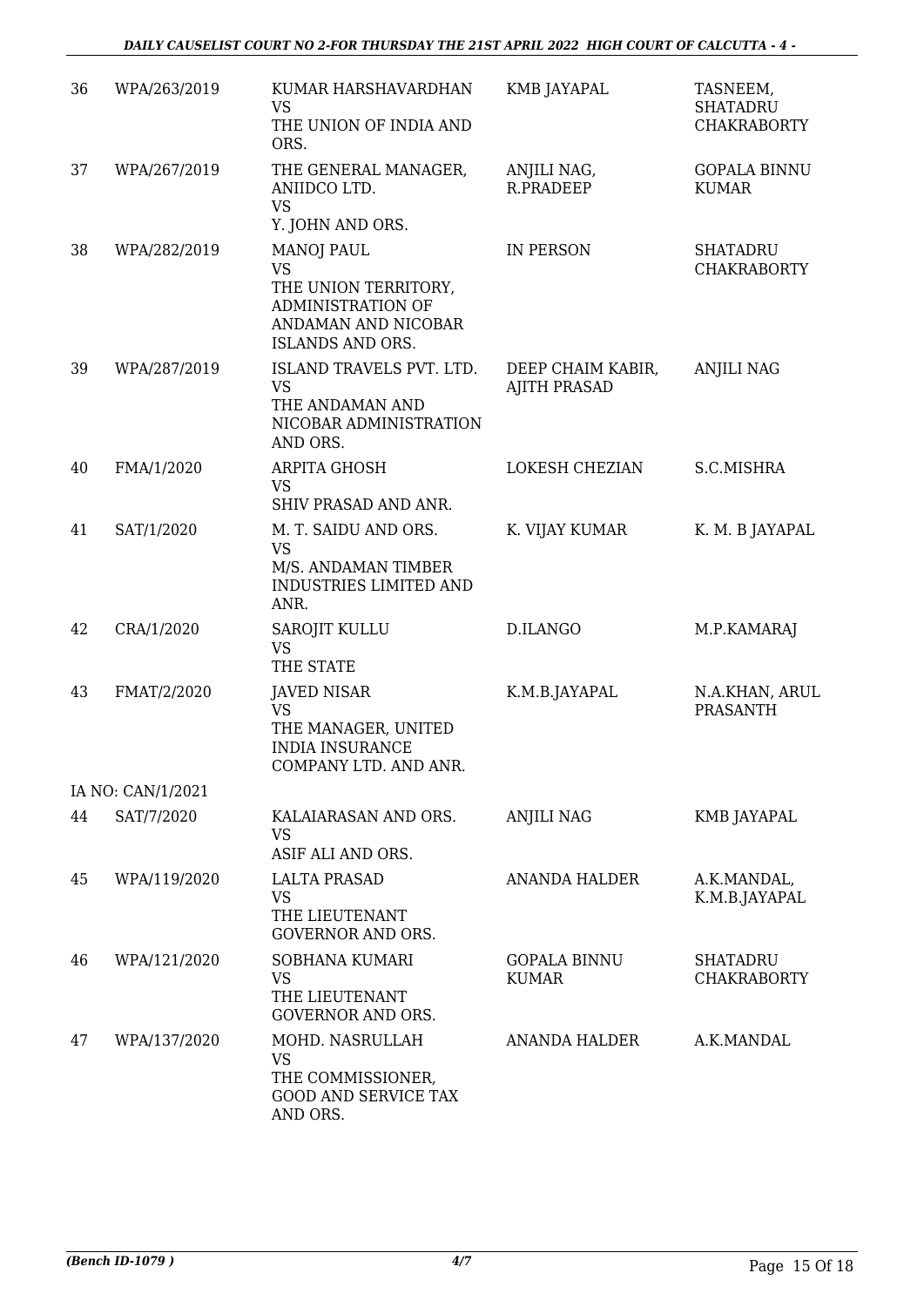| 48 | WPA/139/2020      | <b>RITA SIL</b><br><b>VS</b><br>THE ADMINISTRATOR<br>(LIEUTENANT GOVERNOR)<br>AND ORS.                     | <b>ANJILI NAG</b>                         | ARUL PRASANTH                                                      |
|----|-------------------|------------------------------------------------------------------------------------------------------------|-------------------------------------------|--------------------------------------------------------------------|
|    | wt49 WPA/190/2021 | <b>RITA SIL</b><br><b>VS</b><br>THE ADMINISTRATOR<br>(LIEUTENANT GOVERNOR)<br>AND ORS.                     | ANJILI NAG                                | ARUL PRASANTH                                                      |
| 50 | WPA/149/2020      | M/S T.T. TRADING<br>COMPANY AND ANR.<br><b>VS</b><br>THE ANDAMAN AND<br>NICOBAR ADMINISTRATION<br>AND ORS. | ANJILI NAG, SHIPRA<br><b>MANDAL</b>       | <b>ARUL PRASANTH</b>                                               |
| 51 | WPA/3052/2020     | PEARLESCENT MERITECH<br>PVT. LTD. AND ANR.<br><b>VS</b><br>UNION OF INDIA AND ORS.                         | <b>ANJILI NAG</b>                         | V.TIWARI                                                           |
| 52 | CRA/1/2021        | <b>SAMEER MONDAL</b><br><b>VS</b><br>THE STATE                                                             | <b>GOPALA BINNU</b><br><b>KUMAR</b>       | A.S.ZINU                                                           |
| 53 | SAT/3/2021        | <b>SWAPAN MISTRY</b><br><b>VS</b><br>SUDHIR CHANDRA DAS<br>AND ORS.                                        | <b>ANANDA HALDER</b>                      | <b>GOPALA BINNU</b><br><b>KUMAR</b>                                |
| 54 | CRA/18/2021       | K. DURYODHAN<br><b>VS</b><br>THE STATE AND ANOTHER                                                         | DEEP CHAIM KABIR,<br><b>AJITH PRASAD</b>  | A.S.ZINU                                                           |
| 55 | WPA/44/2021       | ASHA, ASSISTANT<br>ENGINEER-I<br><b>VS</b><br>THE LT. GOVERNOR AND<br>ORS.                                 | RAJINDER SINGH,<br><b>TAPAN KUMAR DAS</b> | <b>SHATADRU</b><br>CHAKRABORTY,<br>ARUL PRASANTH,<br>K.VIJAY KUMAR |
| 56 | WPA/46/2021       | M. MEGHAVARNAM AND<br>ORS.<br><b>VS</b><br>THE DIRECTOR GENERAL<br>OF SHIPPING AND ORS.                    | ANJILI NAG, SHIPRA<br><b>MANDAL</b>       | TULSI LALL,<br>A.K.MANDAL                                          |
| 57 | WPA/59/2021       | M.HEERA KUNWAR<br><b>VS</b><br>THE LIEUTENANT<br><b>GOVERNOR AND ORS.</b>                                  | K.M.B. Jayapal                            | <b>SHATADRU</b><br><b>CHAKRABORTY</b>                              |
|    | wt58 WPA/58/2021  | KAUSHALYA DEVI<br>VS<br>THE LIEUTENANT<br><b>GOVERNOR AND ORS.</b>                                         | K. M. B. JAYAPAL                          | <b>SHATADRU</b><br><b>CHAKRABORTY</b>                              |
|    | wt59 WPA/60/2021  | PREM KUMARI<br><b>VS</b><br>THE LIEUTENANT<br>GOVERNOR AND ORS.                                            | K.M.B.JAYAPAL                             | <b>SHATADRU</b><br><b>CHAKRABORTY</b>                              |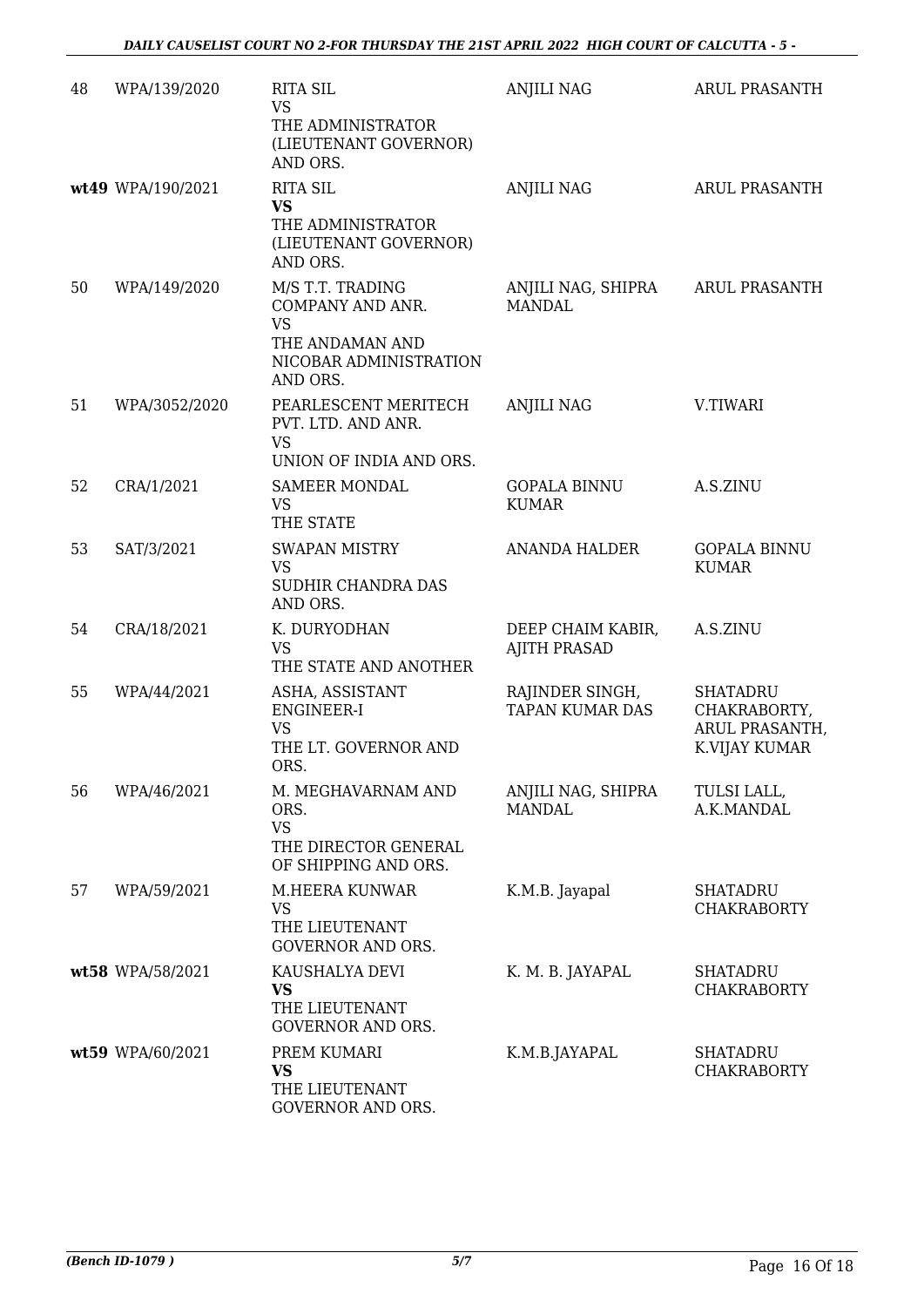|    | wt60 WPA/61/2021 | PREM LALL<br><b>VS</b><br>THE LIEUTENANT<br><b>GOVERNOR AND ORS.</b>                                                    | K.M.B. JAYAPAL                          | <b>SHATADRU</b><br><b>CHAKRABORTY</b>              |
|----|------------------|-------------------------------------------------------------------------------------------------------------------------|-----------------------------------------|----------------------------------------------------|
|    | wt61 WPA/62/2021 | DEEPAK LALL<br><b>VS</b><br>THE LIEUTENANT<br><b>GOVERNOR AND ORS.</b>                                                  | K.M.B.JAYAPAL                           | <b>SHATADRU</b><br><b>CHAKRABORTY</b>              |
|    | wt62 WPA/65/2021 | KAILASH KUMARI<br><b>VS</b><br>THE LIEUTENANT<br><b>GOVERNOR AND ORS.</b>                                               | K.M.B JAYAPAL                           | <b>SHATADRU</b><br><b>CHAKRABORTY</b>              |
| 63 | WPA/74/2021      | N. R. SUDHEER KUMAR<br>AND ORS.<br><b>VS</b><br>THE HON'BLE LIEUTENANT<br><b>GOVERNOR AND ORS.</b>                      | <b>GOPALA BINNU</b><br><b>KUMAR</b>     | <b>SHATADRU</b><br><b>CHAKRABORTY</b>              |
| 64 | WPA/76/2021      | <b>RAM BHAJAN</b><br>VS<br>THE LIEUTENANT<br><b>GOVERNOR AND ORS.</b>                                                   | K.M.B JAYAPAL                           | <b>SHATADRU</b><br><b>CHAKRABORTY</b>              |
| 65 | WPA/126/2021     | SMTI. PAVITRA KUMARI<br><b>VS</b><br>THE ANDAMAN AND<br>NICOBAR ADMINISTRATION<br>AND ORS.                              | K.M.B.JAYAPAL AND<br>G. MINI            | <b>RAMENDU</b><br>AGARWAL, G.BINNU<br><b>KUMAR</b> |
| 66 | WPA/135/2021     | <b>GANGA DIN</b><br><b>VS</b><br>THE ANDAMAN AND<br>NICOBAR ADMINISTRATION<br>AND ORS.                                  | K.M.B.JAYAPAL,<br>G.MINI                | <b>AJAY KUMAR</b><br><b>MANDAL</b>                 |
| 67 | WPA/150/2021     | SMTI. E. SHYAMALA<br>VS<br>THE TEHSILDAR AND ORS.                                                                       | VISHAL KR. BISWAS,<br><b>ANJILI NAG</b> | <b>SHATADRU</b><br><b>CHAKRABORTY</b>              |
| 68 | WPA/194/2021     | ANDAMAN SARVAJANIK<br>NIRMAN VIBAGH MAZDOOR<br>SANGH AND ANOTHER<br><b>VS</b><br>THE LT. GOVERNOR AND<br><b>OTHERS</b>  | <b>G.BINNU KUMAR</b>                    | SALIM MOHAMMED,<br>V.D.SIVABALAN                   |
| 69 | WPA/199/2021     | SHONA LAVALAI ROY AND<br><b>ANOTHERS</b><br><b>VS</b><br>THE ANDAMAN AND<br>NICOBAR ADMINISTRATION<br><b>AND OTHERS</b> | KMB JAYAPAL, G MINI                     | ARUL PRASANTH                                      |
| 70 | WPA/222/2021     | P.AMEENA KUTTY<br>VS<br>ANDAMAN AND NICOBAR<br>ADMINISTRATION AND<br>ORS.                                               | MOHAMMED<br><b>TABRAIZ</b>              | RAMENDU<br>AGARWAL                                 |
| 71 | WPA/245/2021     | DR.MANGESH ANANDRAO<br><b>BANKAR</b><br><b>VS</b><br>THE CHAIRMAN, ANIMERS                                              | <b>GOPALA BINNU</b><br><b>KUMAR</b>     | RAMENDU<br><b>AGARWAL</b>                          |